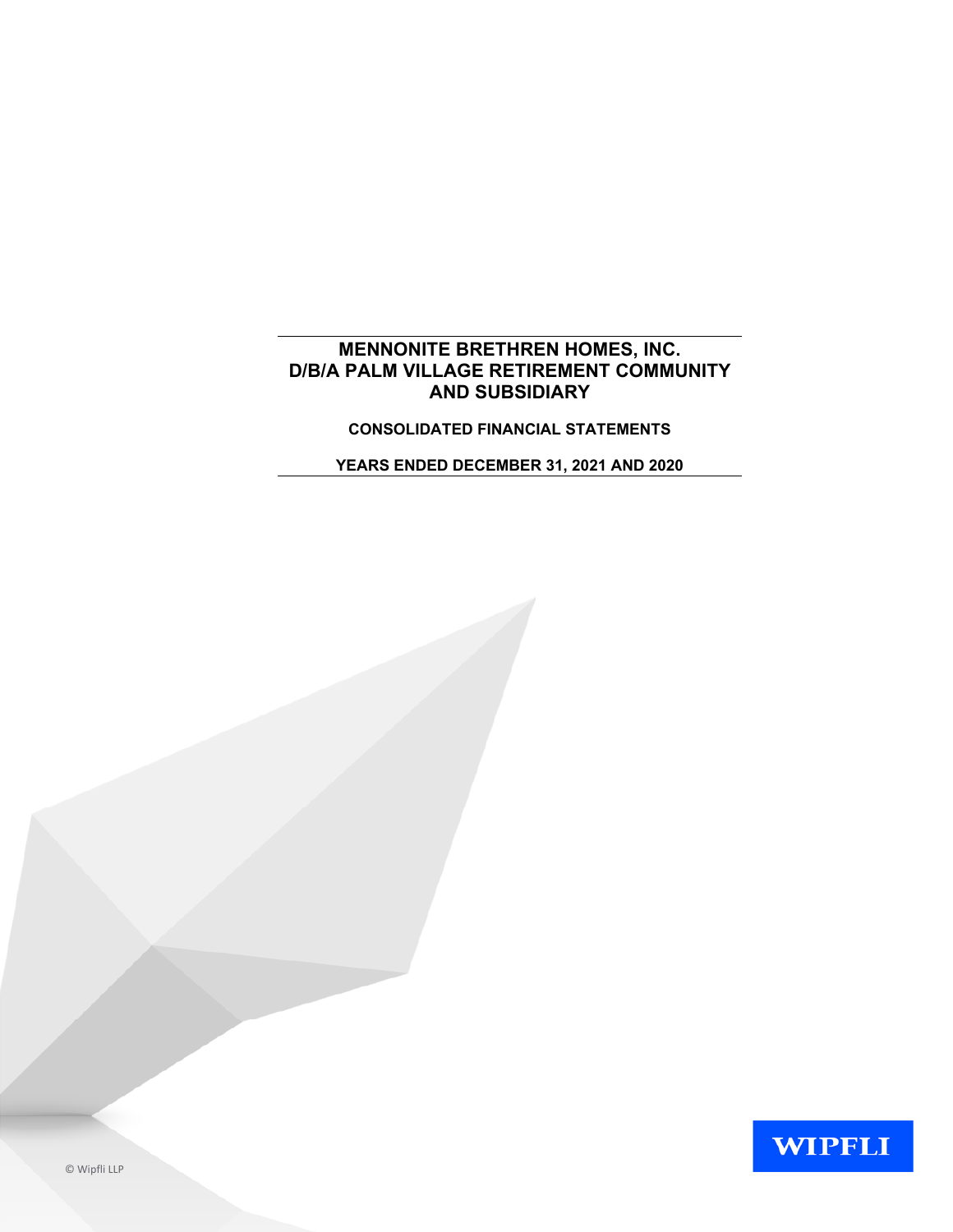# **TABLE OF CONTENTS**

|                                                | <b>PAGE</b> |
|------------------------------------------------|-------------|
| INDEPENDENT AUDITOR'S REPORT                   | $1 - 2$     |
| CONSOLIDATED FINANCIAL STATEMENTS              |             |
| CONSOLIDATED STATEMENTS OF FINANCIAL POSITION  | $3-4$       |
| CONSOLIDATED STATEMENTS OF ACTIVITIES          | $5-6$       |
| CONSOLIDATED STATEMENTS OF FUNCTIONAL EXPENSES | 7-8         |
| CONSOLIDATED STATEMENTS OF CASH FLOWS          | $9 - 10$    |
| NOTES TO CONSOLIDATED FINANCIAL STATEMENTS     | 11-33       |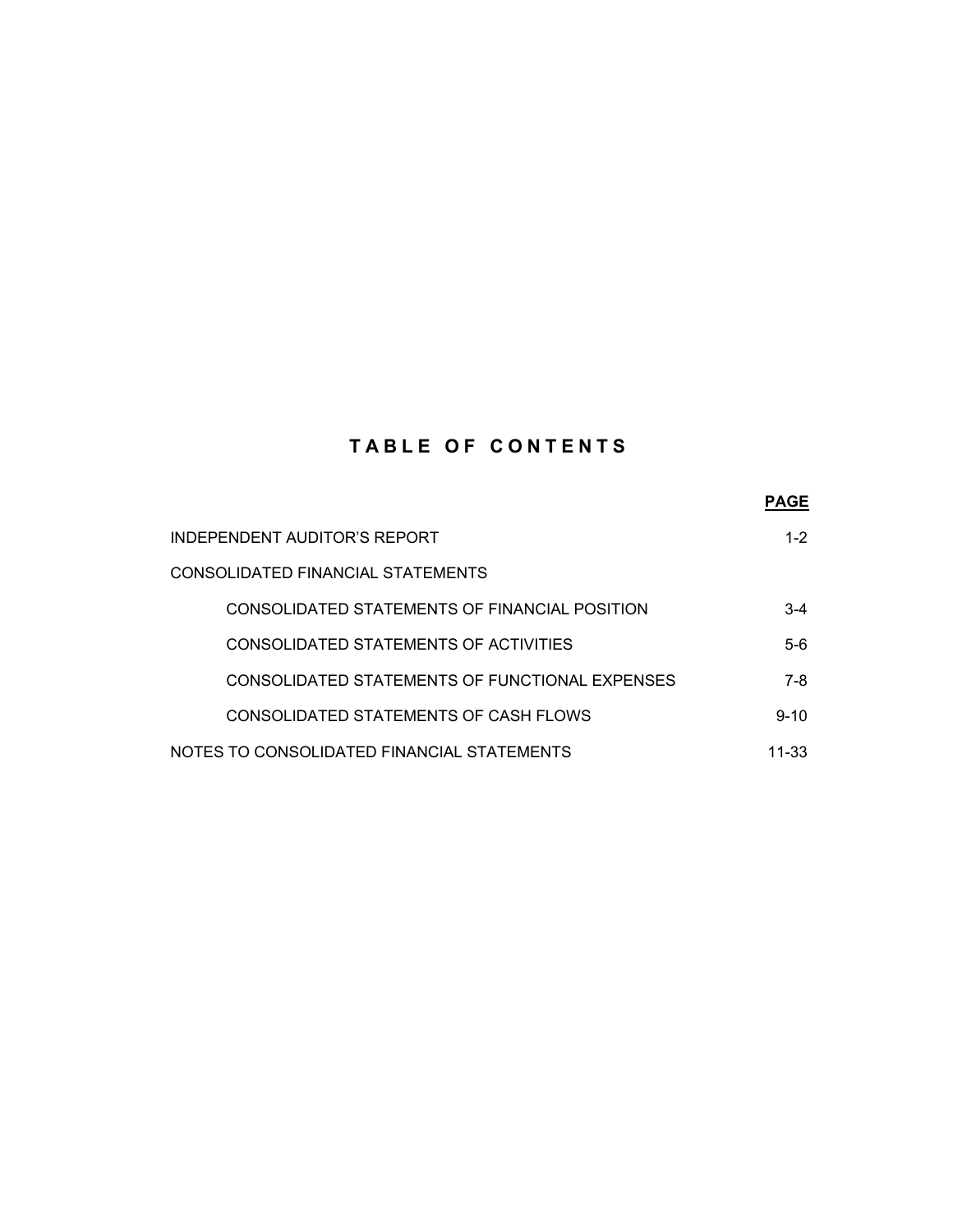

3 Park Plaza 800 649 4828 Suite 400 wipfli.com Irvine, CA 92614

To the Board of Directors Mennonite Brethren Homes, Inc d/b/a Palm Village Retirement Community Reedley, California

#### **INDEPENDENT AUDITOR'S REPORT**

#### **Opinion**

We have audited the accompanying consolidated financial statements of *Mennonite Brethren Homes, Inc. d/b/a Palm Village Retirement Community* (a California nonprofit health care entity), *and Subsidiary* (a California Corporation) (collectively, the Organization) which comprise the consolidated statements of financial position as of December 31, 2021 and 2020, and the related consolidated statements of activities, functional expenses, and cash flows for the years then ended, and the related notes to the consolidated financial statements.

In our opinion, the consolidated financial statements referred to above present fairly, in all material respects, the financial position of the Organization as of December 31, 2021 and 2020, and the changes in its net assets and its cash flows for the years then ended in accordance with accounting principles generally accepted in the United States.

#### **Basis for Opinion**

We conducted our audits in accordance with auditing standards generally accepted in the United States. Our responsibilities under those standards are further described in the Auditor's Responsibilities for the Audit of the Consolidated Financial Statements section of our report. We are required to be independent of the Organization and to meet our other ethical responsibilities in accordance with the relevant ethical requirements relating to our audits. We believe that the audit evidence we have obtained is sufficient and appropriate to provide a basis for our audit opinion.

#### **Responsibilities of Management for the Consolidated Financial Statements**

Management is responsible for the preparation and fair presentation of the consolidated financial statements in accordance with accounting principles generally accepted in the United States, and for the design, implementation, and maintenance of internal control relevant to the preparation and fair presentation of consolidated financial statements that are free from material misstatement, whether due to fraud or error.

In preparing the consolidated financial statements, management is required to evaluate whether there are conditions or events, considered in the aggregate, that raise substantial doubt about the Organization's ability to continue as a going concern within one year after the date that the consolidated financial statements are available to be issued.

#### **Auditor's Responsibilities for the Audit of the Consolidated Financial Statements**

Our objectives are to obtain reasonable assurance about whether the consolidated financial statements as a whole are free from material misstatement, whether due to fraud or error, and to issue an auditor's report that includes our opinion. Reasonable assurance is a high level of assurance but is not absolute assurance and therefore is not a guarantee that an audit conducted in accordance with generally accepted auditing standards will always detect a material misstatement when it exists. The risk of not detecting a material misstatement resulting from fraud is higher than for one resulting from error, as fraud may involve collusion, forgery, intentional omissions, misrepresentations, or the override of internal control. Misstatements, including omissions, are considered material if there is a substantial likelihood that, individually or in the aggregate, they would influence the judgment made by a reasonable user based on the consolidated financial statements.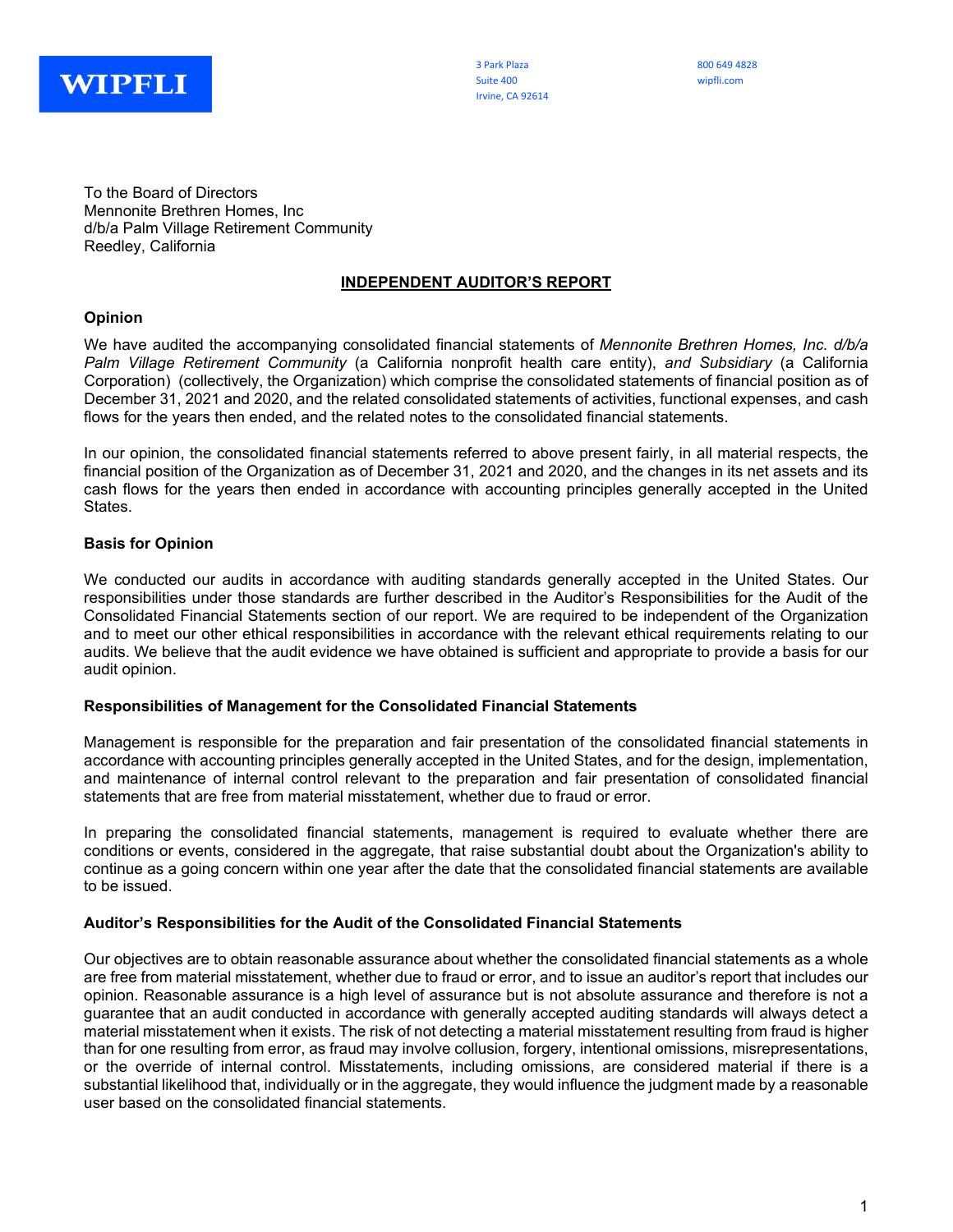In performing an audit in accordance with generally accepted auditing standards, we:

- Exercise professional judgment and maintain professional skepticism throughout the audit.
- Identify and assess the risks of material misstatement of the consolidated financial statements, whether due to fraud or error, and design and perform audit procedures responsive to those risks. Such procedures include examining, on a test basis, evidence regarding the amounts and disclosures in the consolidated financial statements.
- Obtain an understanding of internal control relevant to the audit in order to design audit procedures that are appropriate in the circumstances, but not for the purpose of expressing an opinion on the effectiveness of the Organization's internal control. Accordingly, no such opinion is expressed.
- Evaluate the appropriateness of accounting policies used and the reasonableness of significant accounting estimates made by management, as well as evaluate the overall presentation of the consolidated financial statements.
- Conclude whether, in our judgment, there are conditions or events, considered in the aggregate, that raise substantial doubt about the Organization's ability to continue as a going concern for a reasonable period of time.

We are required to communicate with those charged with governance regarding, among other matters, the planned scope and timing of the audit, significant audit findings, and certain internal control related matters that we identified during the audit.

Wippei LLP

Wipfli LLP

April 30, 2022 Irvine, California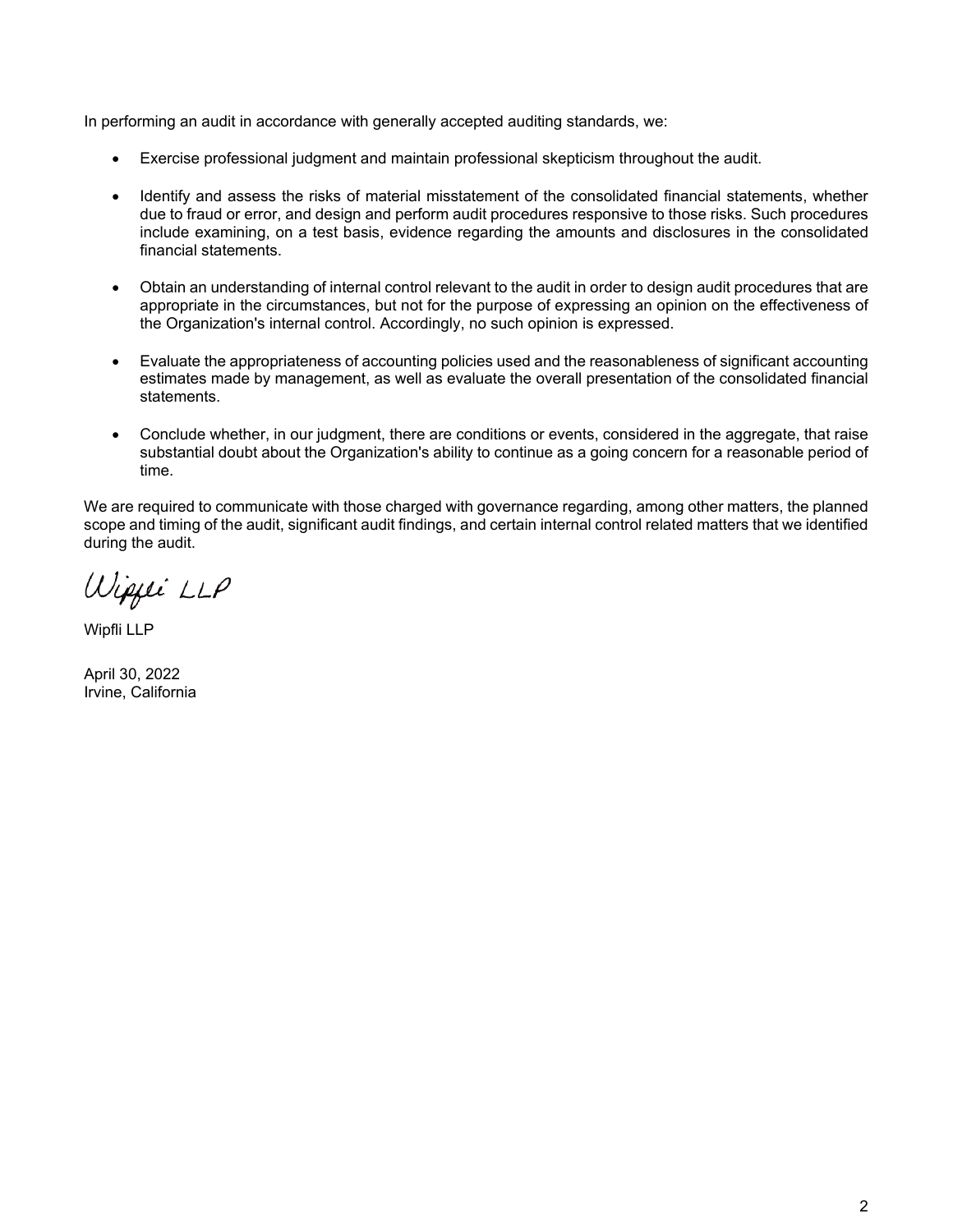# **MENNONITE BRETHREN HOMES, INC. DBA PALM VILLAGE RETIREMENT COMMUNITY AND SUBSIDIARY CONSOLIDATED STATEMENTS OF FINANCIAL POSITION DECEMBER 31, 2021 AND 2020**

|                                                   | 2021             |      | 2020         |
|---------------------------------------------------|------------------|------|--------------|
| <b>ASSETS</b>                                     |                  |      |              |
| <b>Current Assets</b>                             |                  |      |              |
| Cash and cash equivalents                         | \$<br>3,301,572  | - \$ | 4,388,411    |
| Accounts receivable                               |                  |      |              |
| Resident, net                                     | 926,051          |      | 1,628,535    |
| Consulting, net                                   | 91,847           |      | 74,902       |
| Other                                             | 14,023           |      | 18,603       |
| Prepaid expenses                                  | 249,625          |      | 243,648      |
| Supplies inventory                                | 29,166           |      | 29,166       |
| Current portion of assets limited as to use       | 1,228,133        |      | 948,316      |
| <b>Total Current Assets</b>                       | 5,840,417        |      | 7,331,581    |
| Assets Limited as to Use                          |                  |      |              |
| Under indenture agreement, held for debt service  | 218,976          |      | 231,683      |
| <b>Emergency funds</b>                            | 1,198,246        |      | 922,700      |
| Chapel fund - resident use                        | 7,535            |      | 3,704        |
| <b>Resident funds</b>                             | 22,352           |      | 21,912       |
| Total Assets Limited as to Use                    | 1,447,109        |      | 1,179,999    |
| Less: current portion shown above                 | (1, 228, 133)    |      | (948, 316)   |
| Assets Limited as to Use (Net of Current Portion) | 218,976          |      | 231,683      |
| <b>Fixed Assets</b>                               |                  |      |              |
| Land                                              | 998,567          |      | 998,567      |
| <b>Buildings and improvements</b>                 | 22,992,292       |      | 22,502,290   |
| Furniture and equipment                           | 4,675,236        |      | 4,408,211    |
| Vehicles                                          | 271,263          |      | 271,263      |
| Construction in progress                          |                  |      | 159,978      |
| <b>Total Fixed Assets</b>                         | 28,937,358       |      | 28,340,309   |
| Accumulated depreciation                          | (18, 499, 976)   |      | (17,629,581) |
| <b>Net Fixed Assets</b>                           | 10,437,382       |      | 10,710,728   |
| <b>Other Assets</b>                               |                  |      |              |
| Deferred letter of credit renewal fees            |                  |      | 21,147       |
| <b>Total Other Assets</b>                         |                  |      | 21,147       |
| <b>Total Assets</b>                               | \$<br>16,496,775 | \$   | 18,295,139   |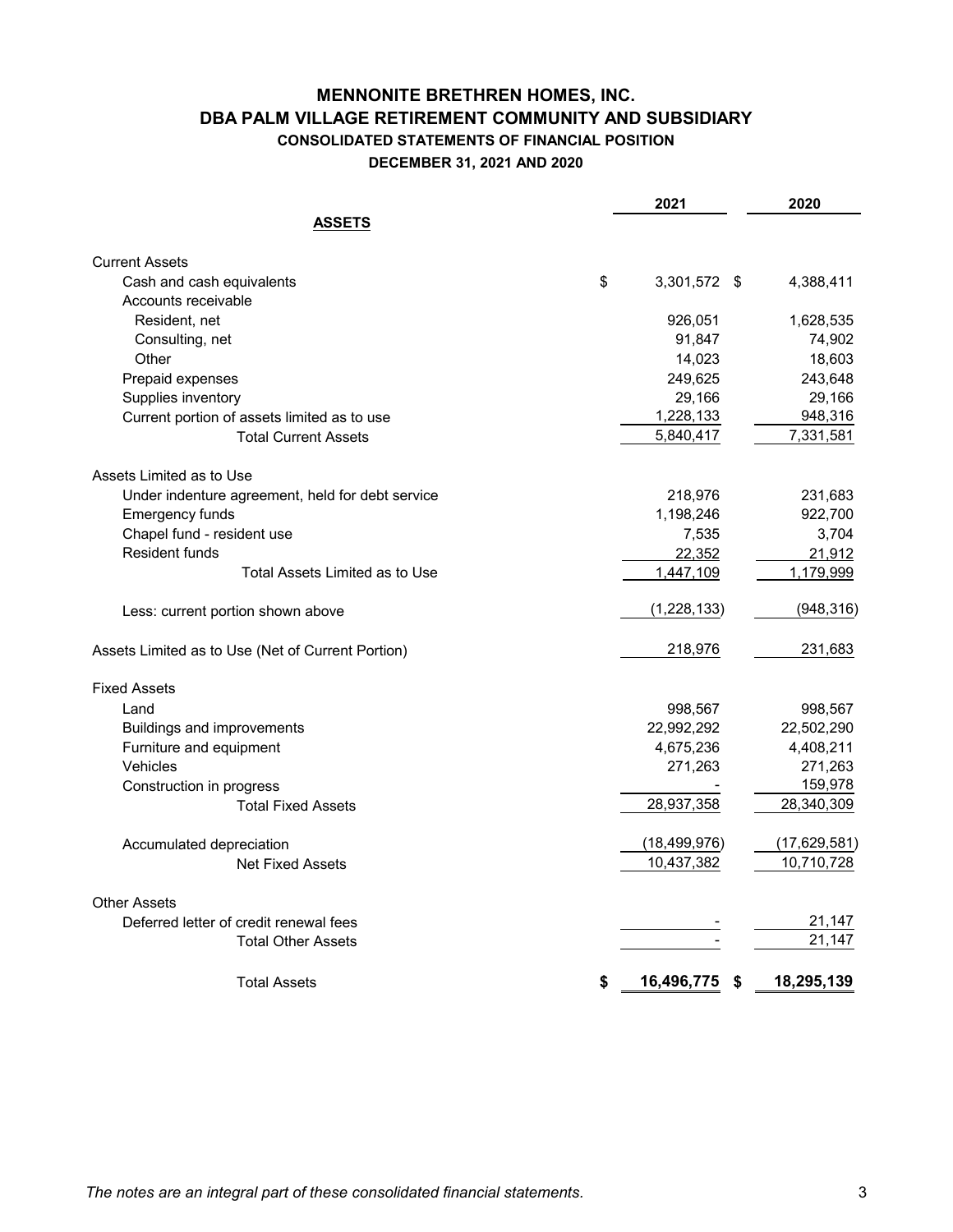# **MENNONITE BRETHREN HOMES, INC. DBA PALM VILLAGE RETIREMENT COMMUNITY AND SUBSIDIARY CONSOLIDATED STATEMENTS OF FINANCIAL POSITION (CONTINUED) DECEMBER 31, 2021 AND 2020**

|                                                                   | 2021             | 2020             |
|-------------------------------------------------------------------|------------------|------------------|
| <b>LIABILITIES AND NET ASSETS</b>                                 |                  |                  |
| <b>Current Liabilities</b>                                        |                  |                  |
| Accounts payable                                                  | \$<br>153,772 \$ | 251,711          |
| Accrued salaries, payroll taxes and benefits                      | 579,103          | 708,106          |
| Accommodation fee deposits                                        | 21,000           | 158,450          |
| Current portion of refundable accommodation fees                  | 207,639          | 145,089          |
| Current maturities of bonds payable                               | 655,000          | 630,000          |
| Health and Human Services Provider Relief Fund refundable advance | 145,336          | 236,533          |
| Paycheck Protection Program Ioan                                  | 8,530            | 1,291,569        |
| Other current liabilities                                         | 270,711          | 289,057          |
| <b>Total Current Liabilities</b>                                  | 2,041,091        | 3,710,515        |
| Long-Term Debt                                                    |                  |                  |
| Bonds payable, less current portion and deferred financing costs  | 2,739,601        | 3,357,312        |
| <b>Other Liabilities</b>                                          |                  |                  |
| Paycheck Protection Program Ioan, net of current portion          | 47,852           | 343,298          |
| Refundable accommodation fees                                     | 2,416,365        | 2,410,972        |
| Deferred revenue from accommodation fees                          | 2,231,380        | 2,426,461        |
| <b>Total Other Liabilities</b>                                    | 4,695,597        | 5,180,731        |
| <b>Total Liabilities</b>                                          | 9,476,289        | 12,248,558       |
| <b>Net Assets</b>                                                 |                  |                  |
| Without donor restrictions                                        | 6,990,486        | 6,016,581        |
| With donor restrictions                                           | 30,000           | 30,000           |
| <b>Total Net Assets</b>                                           | 7,020,486        | 6,046,581        |
| <b>Total Liabilities and Net Assets</b>                           | \$<br>16,496,775 | \$<br>18,295,139 |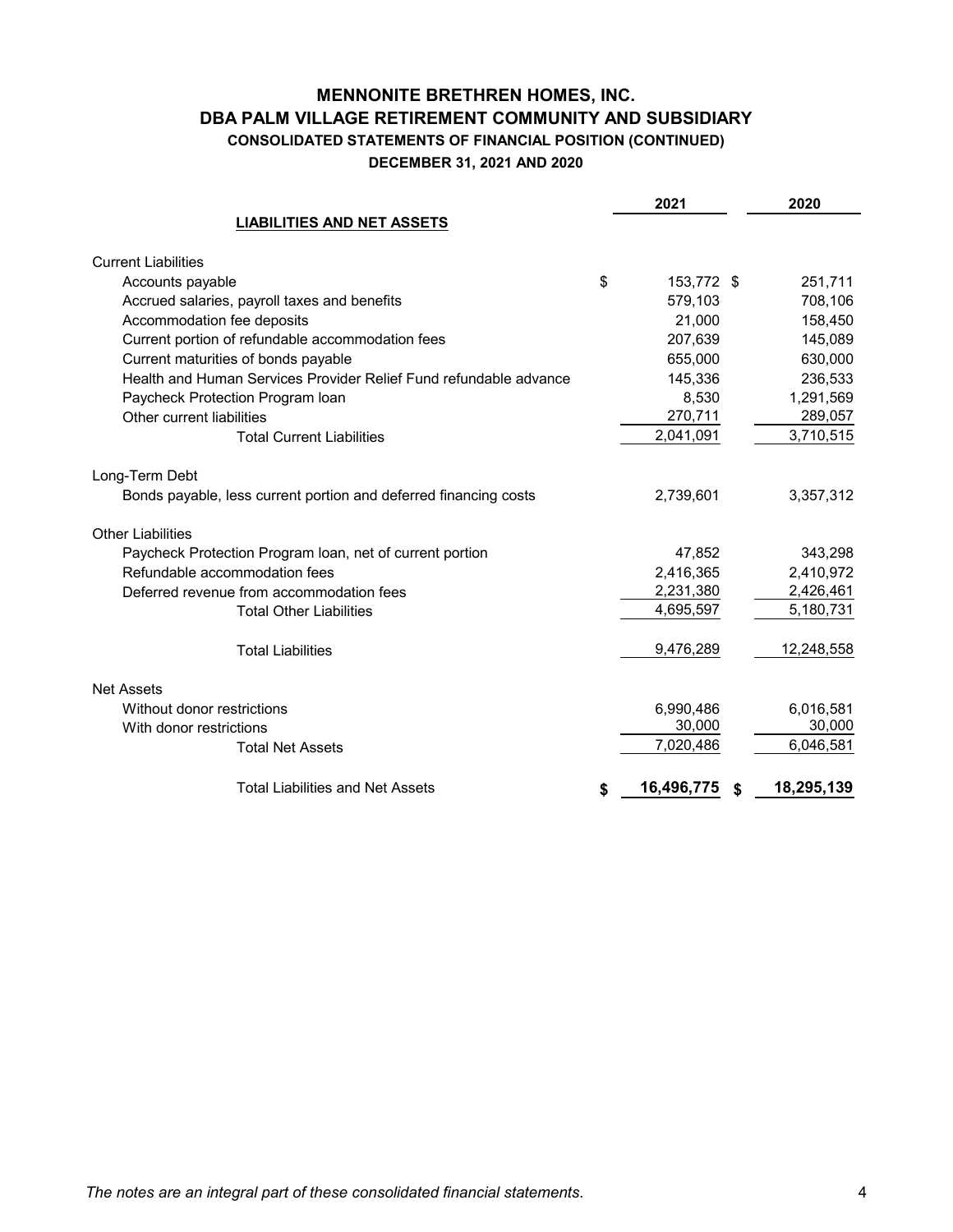# **MENNONITE BRETHREN HOMES, INC. DBA PALM VILLAGE RETIREMENT COMMUNITY AND SUBSIDIARY CONSOLIDATED STATEMENTS OF ACTIVITIES FOR THE YEAR ENDED DECEMBER 31, 2021**

|                                                 | <b>Without Donor</b><br><b>Restrictions</b> | <b>With Donor</b><br><b>Restrictions</b> | <b>Total</b>  |
|-------------------------------------------------|---------------------------------------------|------------------------------------------|---------------|
| Revenue                                         |                                             |                                          |               |
| <b>Residential services</b>                     | \$<br>13,439,799 \$                         | \$                                       | 13,439,799    |
| Accommodation fees                              | 1,021,195                                   |                                          | 1,021,195     |
| Consulting                                      | 637,384                                     |                                          | 637,384       |
| Other                                           | 126,649                                     |                                          | 126,649       |
| <b>Total Revenue</b>                            | 15,225,027                                  |                                          | 15,225,027    |
| Net Assets Released from Restrictions           |                                             |                                          |               |
| <b>Total Revenue Without Donor Restrictions</b> | 15,225,027                                  |                                          | 15,225,027    |
| <b>Operating Expenses</b>                       |                                             |                                          |               |
| Palm Village Retirement Community               |                                             |                                          |               |
| Program services                                | 13,449,010                                  |                                          | 13,449,010    |
| Support services                                |                                             |                                          |               |
| Management and general                          | 1,778,689                                   |                                          | 1,778,689     |
| Fundraising                                     | 42,628                                      |                                          | 42,628        |
|                                                 | 15,270,327                                  |                                          | 15,270,327    |
| Peer Services, Inc.                             |                                             |                                          |               |
| Dues and subscriptions                          | 5,743                                       |                                          | 5,743         |
| Insurance                                       | 241,269                                     |                                          | 241,269       |
| Marketing                                       | 18,443                                      |                                          | 18,443        |
| Miscellaneous                                   | 5,980                                       |                                          | 5,980         |
| Postage                                         | 1,586                                       |                                          | 1,586         |
| Printing and publications                       | 558                                         |                                          | 558           |
| Professional fees                               | 196,510                                     |                                          | 196,510       |
| Salaries and wages                              | 671,331                                     |                                          | 671,331       |
| Supplies                                        | 6,656                                       |                                          | 6,656         |
| Telephone                                       | 10                                          |                                          | 10            |
|                                                 | 1,148,086                                   |                                          | 1,148,086     |
| <b>Total Operating Expenses</b>                 | 16,418,413                                  |                                          | 16,418,413    |
| Change in Net Assets from Operations            | (1, 193, 386)                               |                                          | (1, 193, 386) |
| Other Income (Expense)                          |                                             |                                          |               |
| Health and Human Services Provider Relief Fund  | 374,285                                     |                                          | 374,285       |
| PPP loan forgiveness                            | 1,634,868                                   |                                          | 1,634,868     |
| Investment income, net                          | 17,885                                      |                                          | 17,885        |
| Fundraising costs                               | (2,935)                                     |                                          | (2,935)       |
| Contributions                                   | 145,323                                     |                                          | 145,323       |
| Other expense, net                              | (2, 135)                                    |                                          | (2, 135)      |
| <b>Total Other Income</b>                       | 2,167,291                                   |                                          | 2,167,291     |
| Changes in Net Assets                           | 973,905                                     |                                          | 973,905       |
| Net Assets, Beginning of Year                   | 6,016,581                                   | 30,000                                   | 6,046,581     |
| Net Assets, End of Year                         | \$<br>6,990,486<br>\$                       | 30,000<br>\$                             | 7,020,486     |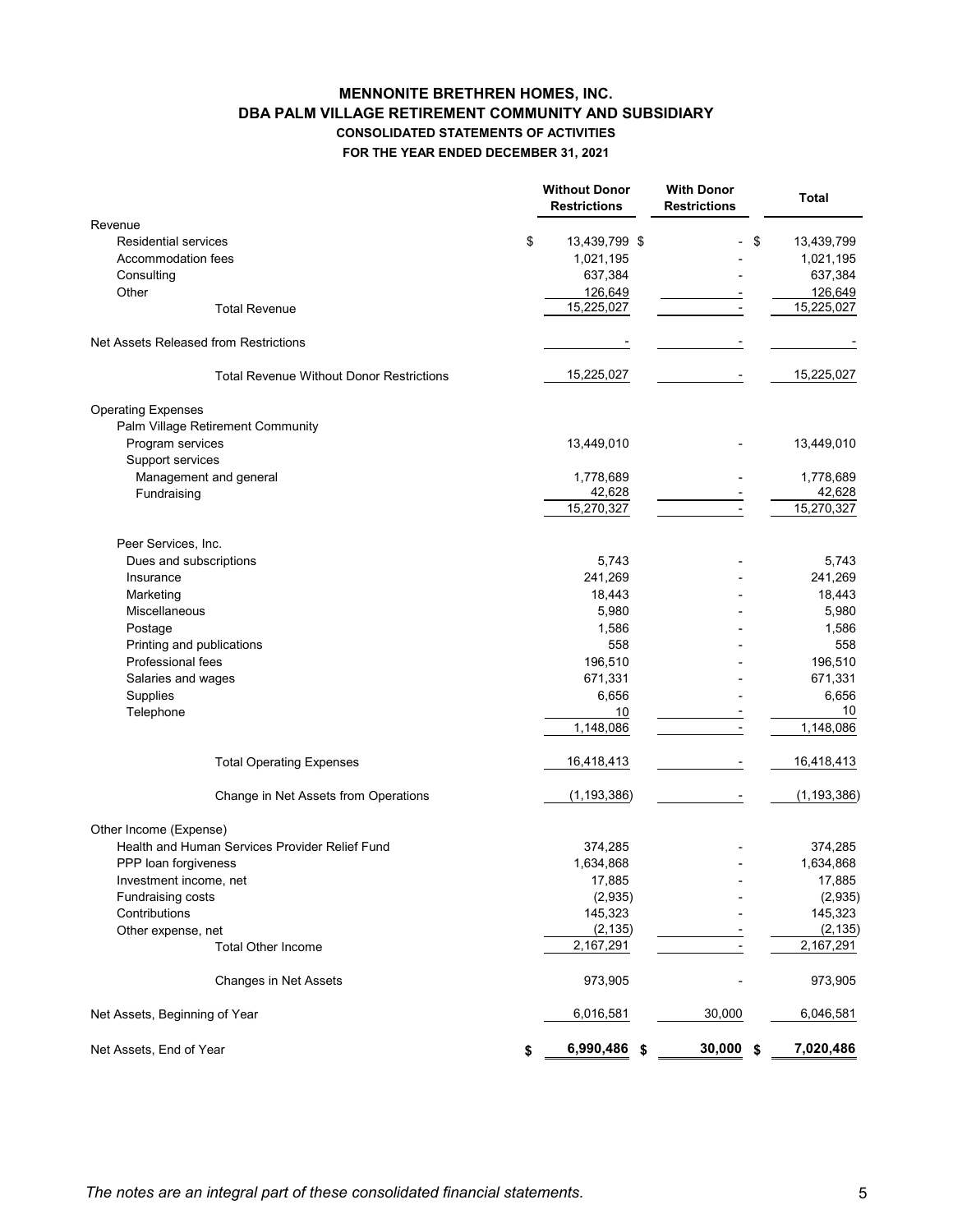# **MENNONITE BRETHREN HOMES, INC. DBA PALM VILLAGE RETIREMENT COMMUNITY AND SUBSIDIARY CONSOLIDATED STATEMENTS OF ACTIVITIES (CONTINUED) FOR THE YEAR ENDED DECEMBER 31, 2020**

|                                                 |    | <b>Without Donor</b><br><b>Restrictions</b> | <b>With Donor</b><br><b>Restrictions</b> | <b>Total</b>       |
|-------------------------------------------------|----|---------------------------------------------|------------------------------------------|--------------------|
| Revenue                                         |    |                                             |                                          |                    |
| <b>Residential services</b>                     | \$ | 13,872,042 \$                               |                                          | \$<br>13,872,042   |
| Accommodation fees                              |    | 899,250                                     |                                          | 899,250            |
| Consulting                                      |    | 366,856                                     |                                          | 366,856<br>134,328 |
| Other<br><b>Total Revenue</b>                   |    | 134,328<br>15,272,476                       |                                          | 15,272,476         |
|                                                 |    |                                             |                                          |                    |
| Net Assets Released from Restrictions           |    | 4,451                                       | (4, 451)                                 |                    |
| <b>Total Revenue Without Donor Restrictions</b> |    | 15,276,927                                  | (4, 451)                                 | 15,272,476         |
| <b>Operating Expenses</b>                       |    |                                             |                                          |                    |
| Palm Village Retirement Community               |    |                                             |                                          |                    |
| Program services                                |    | 13,495,783                                  |                                          | 13,495,783         |
| Support services                                |    |                                             |                                          |                    |
| Management and general                          |    | 1,901,646                                   |                                          | 1,901,646          |
| Fundraising                                     |    | 37,849                                      |                                          | 37,849             |
|                                                 |    | 15,435,278                                  |                                          | 15,435,278         |
| Peer Services, Inc.                             |    |                                             |                                          |                    |
| Bad debt recoveries, net                        |    | (2, 367)                                    |                                          | (2, 367)           |
| Dues and subscriptions                          |    | 5,385                                       |                                          | 5,385              |
| Insurance                                       |    | 89,253                                      |                                          | 89,253             |
| Marketing                                       |    | 17,975                                      |                                          | 17,975             |
| Miscellaneous                                   |    | 4,964                                       |                                          | 4,964              |
| Postage                                         |    | 756                                         |                                          | 756                |
| Printing and publications                       |    | 2,576                                       |                                          | 2,576              |
| <b>Professional fees</b>                        |    | 192,508                                     |                                          | 192,508            |
| Salaries and wages                              |    | 470,033                                     |                                          | 470,033            |
| Supplies                                        |    | 7,984                                       |                                          | 7,984              |
| Telephone                                       |    | 528                                         |                                          | 528                |
|                                                 |    | 789,595                                     |                                          | 789,595            |
| <b>Total Operating Expenses</b>                 |    | 16,224,873                                  |                                          | 16,224,873         |
| Change in Net Assets from Operations            |    | (947, 946)                                  | (4, 451)                                 | (952, 397)         |
| Other Income (Expense)                          |    |                                             |                                          |                    |
| Health and Human Services Provider Relief Fund  |    | 643,911                                     |                                          | 643,911            |
| Investment income, net                          |    | 23,142                                      |                                          | 23,142             |
| Fundraising costs                               |    | (13, 420)                                   |                                          | (13, 420)          |
| Contributions                                   |    | 341,405                                     |                                          | 341,405            |
| Other expense, net                              |    | (6, 218)                                    |                                          | (6, 218)           |
| <b>Total Other Income</b>                       |    | 988,820                                     |                                          | 988,820            |
| <b>Changes in Net Assets</b>                    |    | 40,874                                      | (4, 451)                                 | 36,423             |
| Net Assets, Beginning of Year                   |    | 5,975,707                                   | 34,451                                   | 6,010,158          |
| Net Assets, End of Year                         | S  | 6,016,581                                   | \$<br>$30,000$ \$                        | 6,046,581          |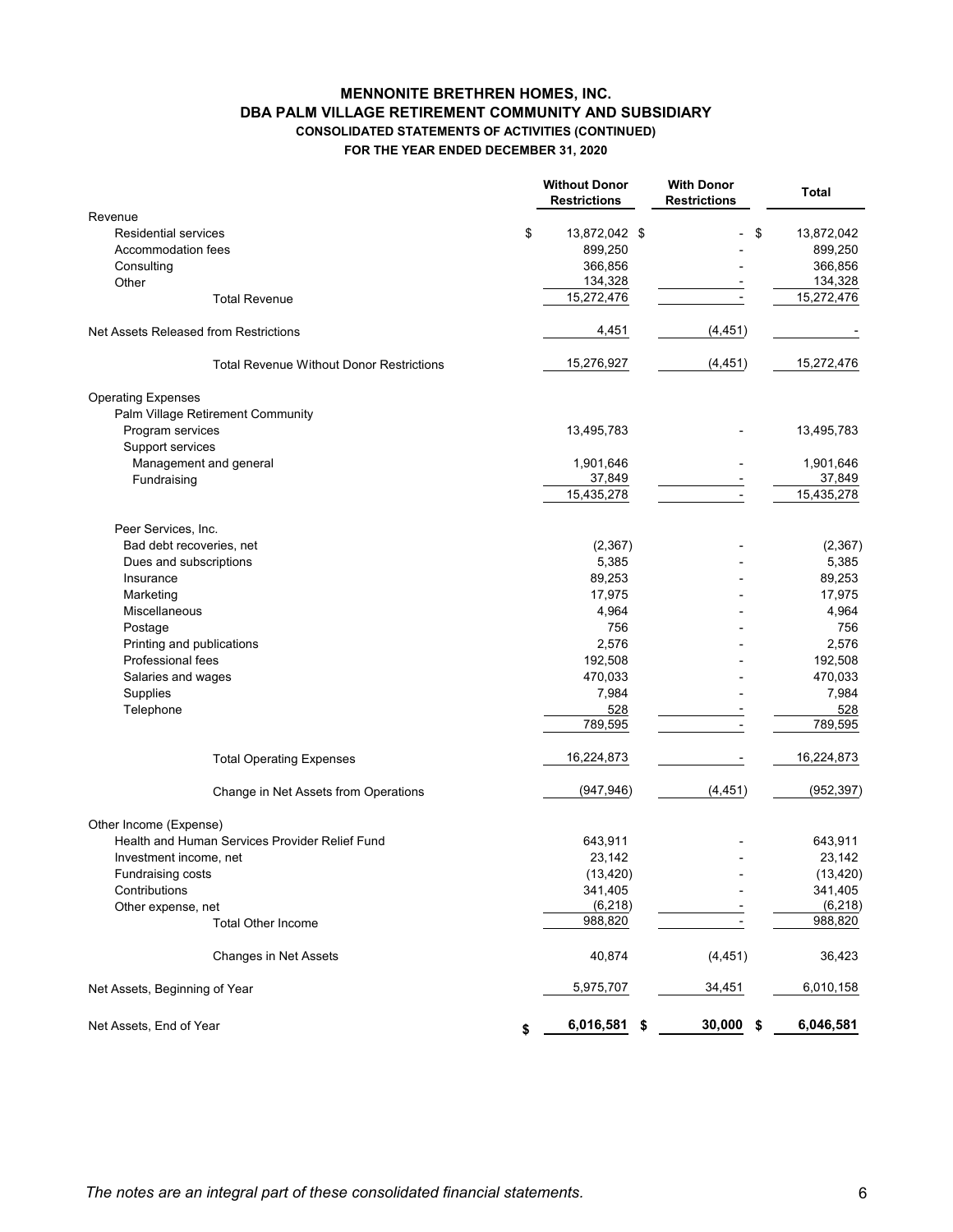# **MENNONITE BRETHREN HOMES, INC. DBA PALM VILLAGE RETIREMENT COMMUNITY AND SUBSIDIARY CONSOLIDATED STATEMENTS OF FUNCTIONAL EXPENSES FOR THE YEAR ENDED DECEMBER 31, 2021**

|                               | <b>Support Services</b>    |    |                                  |  |                    |    |                        |               |
|-------------------------------|----------------------------|----|----------------------------------|--|--------------------|----|------------------------|---------------|
|                               | Program<br><b>Services</b> |    | <b>Management</b><br>and General |  | <b>Fundraising</b> |    | Peer Services,<br>Inc. | <b>Total</b>  |
| Accounting                    | \$                         | \$ | 112,334 \$                       |  |                    | \$ |                        | \$<br>112,334 |
| Advertising                   | 71,174                     |    |                                  |  | 30,503             |    |                        | 101,677       |
| <b>Bad Debt</b>               |                            |    | 41,206                           |  |                    |    |                        | 41,206        |
| Covid-19 related expenses     | 89,605                     |    |                                  |  |                    |    |                        | 89,605        |
| Creative                      | 16,793                     |    | 2,509                            |  |                    |    |                        | 19,302        |
| Depreciation and amortization | 866,983                    |    | 44,575                           |  |                    |    |                        | 911,558       |
| Dues and subscriptions        | 66,263                     |    |                                  |  |                    |    | 5,743                  | 72,006        |
| Education                     | 31,569                     |    |                                  |  |                    |    |                        | 31,569        |
| Food                          | 828,103                    |    |                                  |  |                    |    |                        | 828,103       |
| Insurance                     | 508,859                    |    | 26,163                           |  |                    |    | 241,269                | 776,291       |
| Interest                      | 29,677                     |    | 1,526                            |  |                    |    |                        | 31,203        |
| Legal                         | 31,791                     |    |                                  |  |                    |    |                        | 31,791        |
| Licenses and Taxes            | 110,801                    |    |                                  |  |                    |    |                        | 110,801       |
| Marketing                     |                            |    |                                  |  |                    |    | 18,443                 | 18,443        |
| Minor Equipment               | 28,963                     |    |                                  |  |                    |    |                        | 28,963        |
| Miscellaneous                 | 9,151                      |    |                                  |  |                    |    | 5,980                  | 15,131        |
| Occupancy and utilities       | 674,268                    |    | 34,667                           |  |                    |    |                        | 708,935       |
| <b>Other Benefits</b>         | 1,179,068                  |    | 176,184                          |  |                    |    |                        | 1,355,252     |
| Payroll taxes                 | 743,666                    |    | 111,122                          |  |                    |    |                        | 854,788       |
| Postage                       | 11,229                     |    |                                  |  | 4,812              |    | 1,586                  | 17,627        |
| Printing and publication      | 17,063                     |    |                                  |  | 7,313              |    | 558                    | 24,934        |
| <b>Professional Services</b>  | 824,167                    |    | 123,151                          |  |                    |    | 196,510                | 1,143,828     |
| Repairs and Maintenance       | 188,772                    |    | 9,706                            |  |                    |    |                        | 198,478       |
| Salaries and wages            | 6,236,354                  |    | 975,853                          |  |                    |    | 671,331                | 7,883,538     |
| Security                      | 61,149                     |    |                                  |  |                    |    |                        | 61,149        |
| Strategic Research            | 22,245                     |    |                                  |  |                    |    |                        | 22,245        |
| Supplies                      | 730,775                    |    | 109,196                          |  |                    |    | 6,656                  | 846,627       |
| Telephone                     | 19,280                     |    | 2,881                            |  |                    |    | 10                     | 22,171        |
| Transportation                | 273                        |    |                                  |  |                    |    |                        | 273           |
| Travel                        | 50,969                     |    | 7,616                            |  |                    |    |                        | 58,585        |
| <b>Total Expenses</b>         | \$<br>13,449,010 \$        |    | 1,778,689 \$                     |  | 42,628 \$          |    | 1,148,086 \$           | 16,418,413    |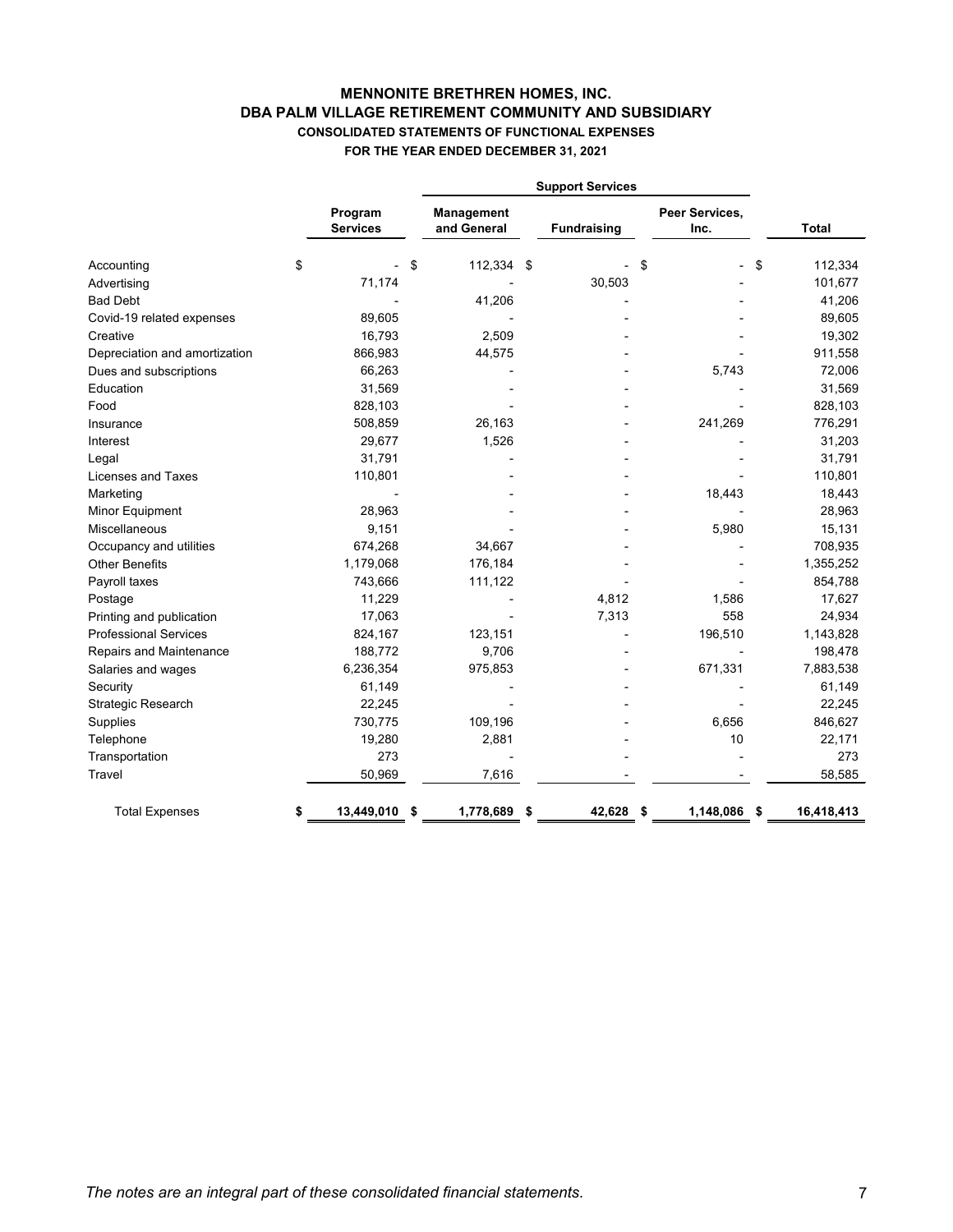# **MENNONITE BRETHREN HOMES, INC. CONSOLIDATED STATEMENTS OF FUNCTIONAL EXPENSES FOR THE YEAR ENDED DECEMBER 31, 2020 DBA PALM VILLAGE RETIREMENT COMMUNITY AND SUBSIDIARY**

|                               |    |                            | <b>Support Services</b>          |  |                    |    |                        |    |              |
|-------------------------------|----|----------------------------|----------------------------------|--|--------------------|----|------------------------|----|--------------|
|                               |    | Program<br><b>Services</b> | <b>Management</b><br>and General |  | <b>Fundraising</b> |    | Peer Services,<br>Inc. |    | <b>Total</b> |
| Accounting                    | \$ | \$                         | 124,332 \$                       |  |                    | \$ |                        | \$ | 124,332      |
| Advertising                   |    | 58,737                     |                                  |  | 25,173             |    |                        |    | 83,910       |
| Bad debt expense (recoveries) |    |                            | 73,323                           |  |                    |    | (2, 367)               |    | 70,956       |
| Contribution                  |    | 41,281                     |                                  |  |                    |    |                        |    | 41,281       |
| Covid-19 related expenses     |    | 299,261                    |                                  |  |                    |    |                        |    | 299,261      |
| Creative                      |    | 22,624                     | 3,381                            |  |                    |    |                        |    | 26,005       |
| Depreciation and amortization |    | 808,363                    | 41,561                           |  |                    |    |                        |    | 849,924      |
| Dues and subscriptions        |    | 54,961                     |                                  |  |                    |    | 5,385                  |    | 60,346       |
| Education                     |    | 33,344                     |                                  |  |                    |    |                        |    | 33,344       |
| Food                          |    | 828,490                    |                                  |  |                    |    |                        |    | 828,490      |
| Insurance                     |    | 200,389                    | 10,303                           |  |                    |    | 89,253                 |    | 299,945      |
| Interest                      |    | 77,648                     | 3,992                            |  |                    |    |                        |    | 81,640       |
| Legal                         |    | 29,436                     | 51,033                           |  |                    |    |                        |    | 80,469       |
| Licenses and taxes            |    | 103,317                    |                                  |  |                    |    |                        |    | 103,317      |
| Marketing                     |    |                            |                                  |  |                    |    | 17,975                 |    | 17,975       |
| Minor equipment               |    | 21,140                     |                                  |  |                    |    |                        |    | 21,140       |
| Miscellaneous                 |    | (1,306)                    |                                  |  |                    |    | 4,964                  |    | 3,658        |
| Occupancy and utilities       |    | 656,526                    | 33,755                           |  |                    |    |                        |    | 690,281      |
| Other benefits                |    | 1,679,061                  | 250,894                          |  |                    |    |                        |    | 1,929,955    |
| Payroll taxes                 |    | 529,211                    | 79,077                           |  |                    |    |                        |    | 608,288      |
| Postage                       |    | 15,470                     |                                  |  | 6,630              |    | 756                    |    | 22,856       |
| Printing and publication      |    | 14,107                     |                                  |  | 6,046              |    | 2,576                  |    | 22,729       |
| Professional services         |    | 865,855                    | 129,381                          |  |                    |    | 192,508                |    | 1,187,744    |
| Repairs and maintenance       |    | 135,610                    | 6,972                            |  |                    |    |                        |    | 142,582      |
| Salaries and wages            |    | 6,163,373                  | 975,853                          |  |                    |    | 470,033                |    | 7,609,259    |
| Security                      |    | 69,428                     |                                  |  |                    |    |                        |    | 69,428       |
| Supplies                      |    | 740,728                    | 110,684                          |  |                    |    | 7,984                  |    | 859,396      |
| Telephone                     |    | 19,459                     | 2,908                            |  |                    |    | 528                    |    | 22,895       |
| Transportation                |    | 1,181                      |                                  |  |                    |    |                        |    | 1,181        |
| Travel                        |    | 28,089                     | 4,197                            |  |                    |    |                        |    | 32,286       |
| <b>Total Expenses</b>         | S. | 13,495,783<br>\$           | 1,901,646 \$                     |  | 37,849             | \$ | 789,595                | \$ | 16,224,873   |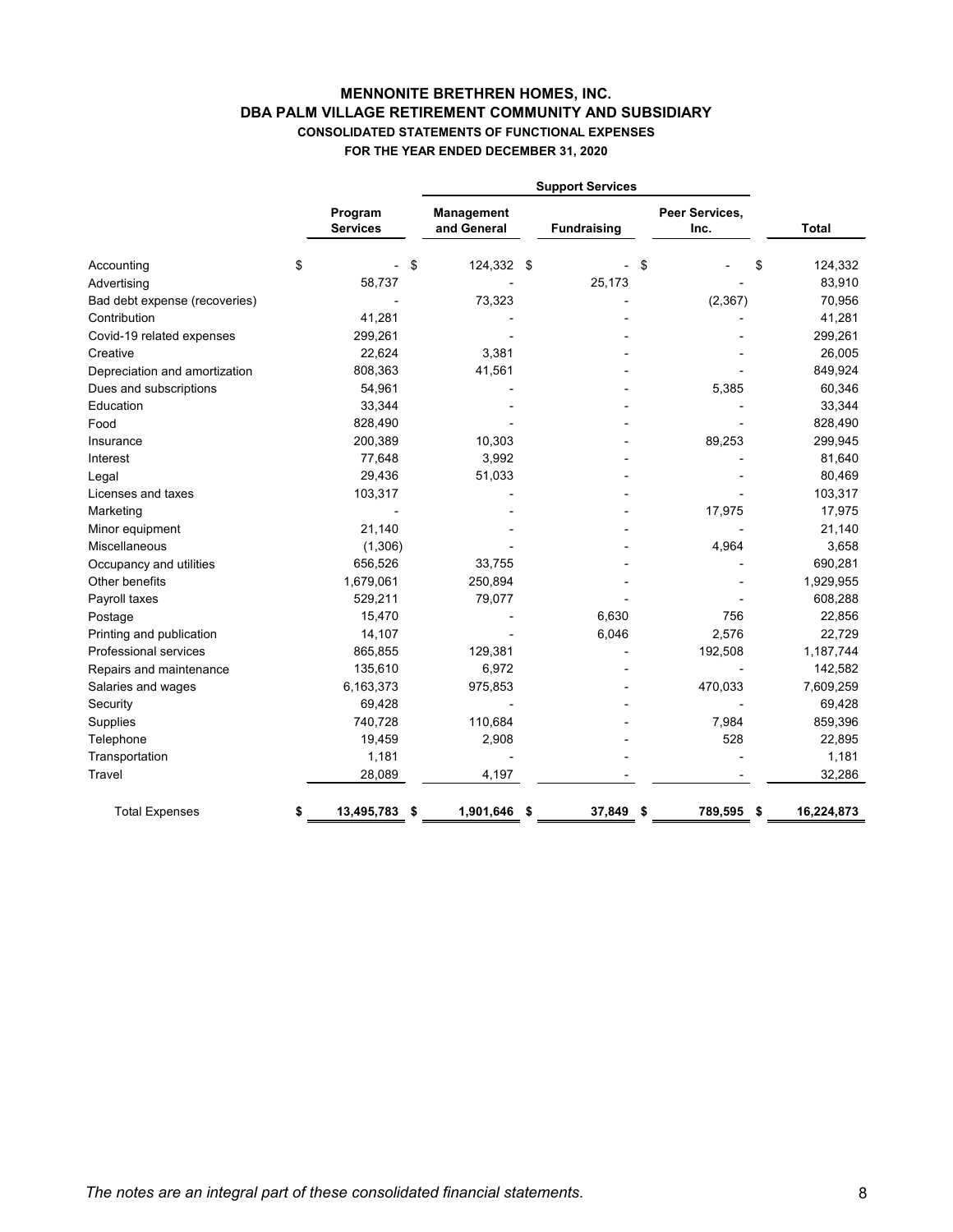# **MENNONITE BRETHREN HOMES, INC. DBA PALM VILLAGE RETIREMENT COMMUNITY AND SUBSIDIARY CONSOLIDATED STATEMENTS OF CASH FLOWS FOR THE YEARS ENDED DECEMBER 31, 2021 AND 2020**

|                                                                          | 2021                   | 2020         |
|--------------------------------------------------------------------------|------------------------|--------------|
| Cash Flows from Operating Activities                                     |                        |              |
| Cash received from residents                                             | \$<br>15,236,211<br>\$ | 14,521,687   |
| Cash received from consulting services                                   | 620,339                | 373,616      |
| Cash paid to suppliers and employees                                     | (15, 757, 679)         | (16,013,278) |
| Income tax paid                                                          | (917)                  | (2, 177)     |
| Interest received                                                        | 17,885                 | 23,142       |
| Contributions received                                                   | 145,323                | 341,405      |
| Interest received (paid)                                                 | 12,677                 | (29, 832)    |
| Net Cash (Used in) Provided by Operating Activities                      | 273,839                | (785,437)    |
| Cash Flows from Investing Activities                                     |                        |              |
| Payments for property, equipment, and construction in progress           | (597, 047)             | (659, 561)   |
| Purchases of assets whose use is limited                                 | (275, 546)             | (122, 221)   |
| Net Cash Used in Investing Activities                                    | (872, 593)             | (781, 782)   |
| Cash Flows from Financing Activities                                     |                        |              |
| Refund of accommodation fees                                             | (205, 992)             | (151, 440)   |
| Principal payment on long-term debt                                      | (630,000)              | (605, 736)   |
| Proceeds from Health and Human Services Provider Relief Fund             | 283,089                | 880,444      |
| Proceeds from Paycheck Protection Program                                | 56,382                 | 1,634,867    |
| Net Cash Provided by (Used in) Financing Activities                      | (496, 521)             | 1,758,135    |
| Net (Decrease) Increase in Cash and Restricted Cash and Cash Equivalents | (1,095,275)            | 190,916      |
| Cash and Restricted Cash and Cash Equivalents, Beginning of Year         | 4,645,710              | 4,454,794    |
| Cash and Restricted Cash and Cash Equivalents, End of Year               | \$<br>3,550,435        | 4,645,710    |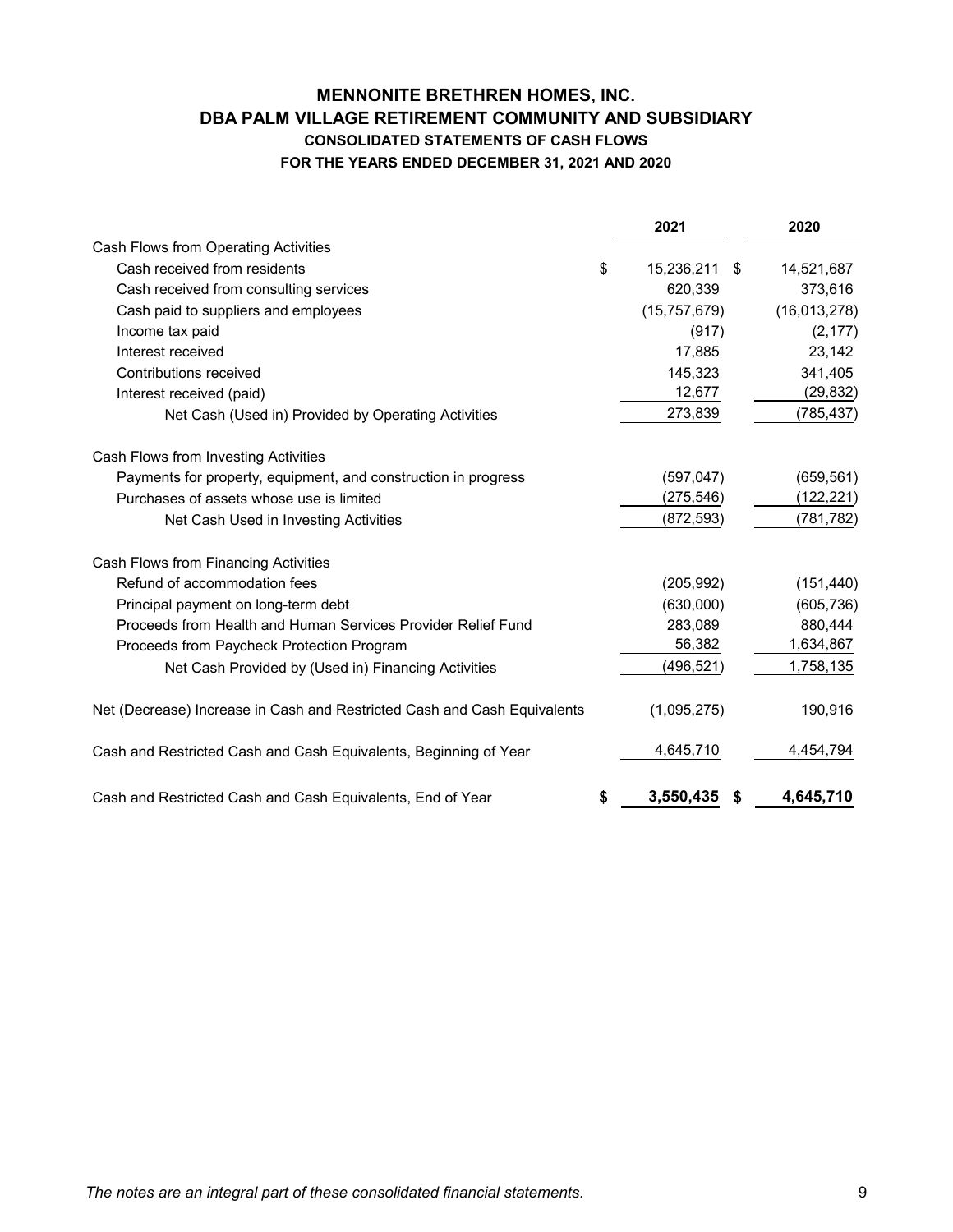# **MENNONITE BRETHREN HOMES, INC. DBA PALM VILLAGE RETIREMENT COMMUNITY AND SUBSIDIARY CONSOLIDATED STATEMENTS OF CASH FLOWS (CONTINUED) FOR THE YEARS ENDED DECEMBER 31, 2021 AND 2020**

|                                                            | 2021                | 2020       |
|------------------------------------------------------------|---------------------|------------|
| Reconciliation of Changes in Net Assets to                 |                     |            |
| Net Cash (Used in) Provided by Operating Activities        |                     |            |
| Change in Net Assets                                       | \$<br>973,905<br>\$ | 36,423     |
| Adjustments to reconcile increase (decrease) in net assets |                     |            |
| to net cash (used in) provided by operating activities     |                     |            |
| Depreciation and amortization                              | 928,829             | 849,924    |
| Change in allowance for doubtful accounts                  | (65)                | (45, 290)  |
| Provision for bad debts                                    | 41,271              | 116,246    |
| Health and Human Services Provider Relief Fund             | (374, 285)          | (643, 911) |
| PPP loan forgiveness                                       | (1,634,868)         |            |
| Amortization of accommodation fees                         | (1,021,195)         | (899, 250) |
| (Increase) decrease in current assets                      |                     |            |
| Account receivable                                         | 648,913             | (579, 635) |
| Prepaid expenses                                           | (5, 977)            | 13,305     |
| Supplies inventory                                         |                     | (8,358)    |
| Increase (decrease) in liabilities                         |                     |            |
| Accounts payable                                           | (97, 939)           | (339, 215) |
| Accrued salaries, payroll taxes and benefits               | (129,003)           | (183,061)  |
| Accommodation fee deposits                                 | (137, 450)          | 135,250    |
| Deferred revenue from consulting services                  | 62,550              | (97, 277)  |
| Income tax liability                                       |                     | (1,039)    |
| Other current liabilities                                  | (18, 346)           | (132, 332) |
| Deferred revenue from cottage commons                      |                     | (197, 617) |
| Refundable accommodation fees                              | 33,049              |            |
| Deferred revenue from accommodation fees                   | 1,004,450           | 1,190,400  |
| <b>Total Adjustments</b>                                   | (700, 066)          | (821, 860) |
| Net Cash (Used in) Provided By Operating Activities        | \$<br>273,839<br>\$ | (785, 437) |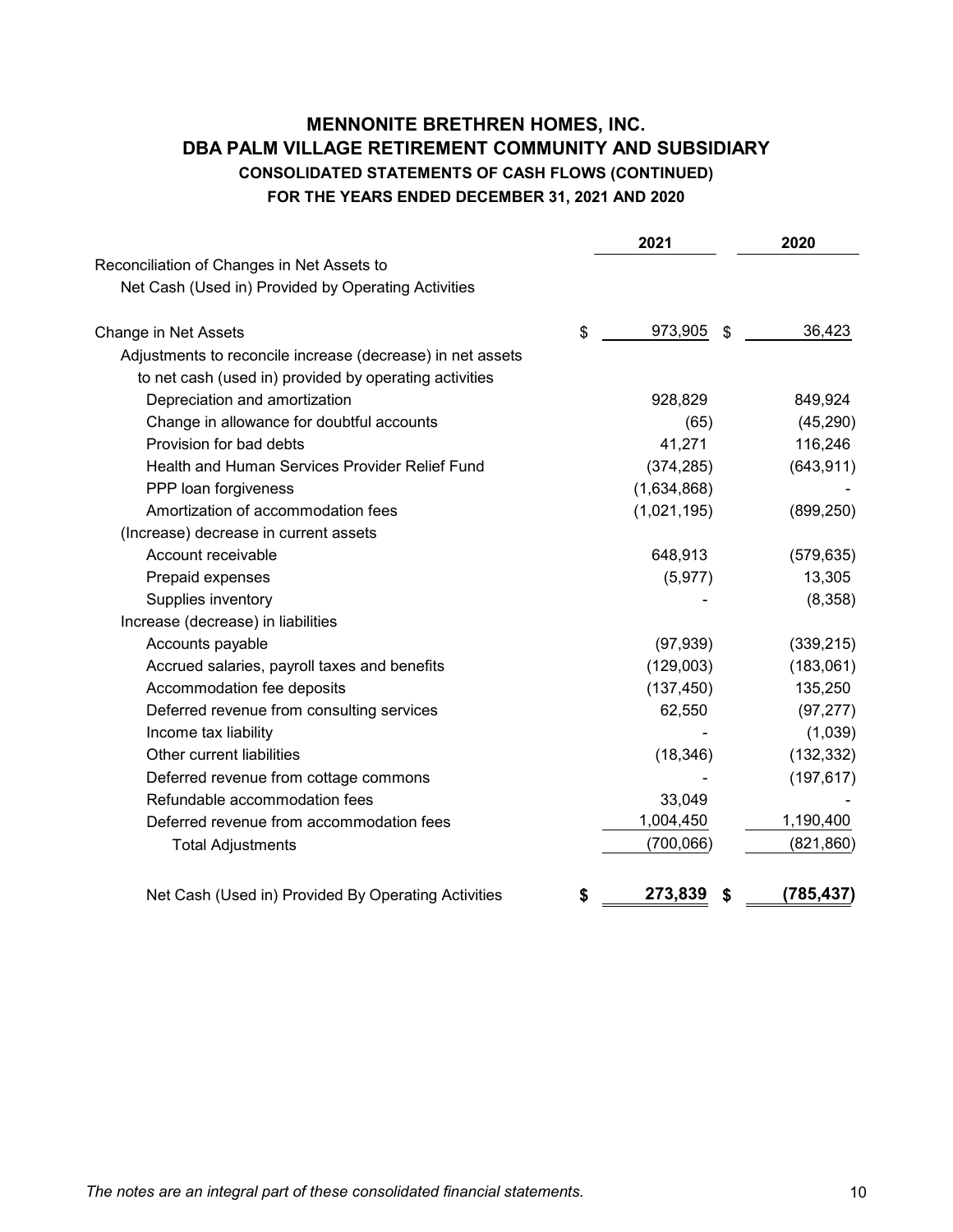## **NOTE 1 ORGANIZATION**

#### **Organization**

*Mennonite Brethren Homes, Inc. d/b/a Palm Village Retirement Community* (Palm Village) is a notfor-profit corporation located in Reedley, California licensed as a Continuing Care Retirement Community. Palm Village consists of 120 nursing beds, 53 residential/personal care facility units, 16 memory care units and 79 independent living complex units. The mission of Palm Village is to provide post-acute care and residential services to the elderly community.

In June 2014, *Peer Services, Inc.* (Peer Services) was formed. Peer Services is a California corporation organized to provide consultation services to other retirement living service providers. Palm Village owns 100% of the outstanding stock of Peer Services and, accordingly, the activity of Peer Services has been consolidated in these financial statements.

Collectively the consolidated entity (Palm Village and Peer Services) is referred to as the Organization.

# **NOTE 2 SUMMARY OF SIGNIFICANT ACCOUNTING POLICIES**

#### **Basis of Accounting**

The consolidated financial statements of the Organization have been prepared on the accrual basis of accounting in accordance with accounting principles generally accepted in the United States (U.S. GAAP).

#### **Consolidated Financial Statement Presentation of Net Assets**

Net assets, revenue, gains, and losses are classified based on the existence or absence of donor or grantor-imposed restrictions. Accordingly, net assets and changes therein are classified and reported as follows:

**Net Assets Without Donor Restrictions –** Net assets available for use in general operations and not subject to donor (or certain grantor) restrictions. The governing board has designated, from net assets without donor restrictions, the following:

|                                          | 2021      |     | 2020    |
|------------------------------------------|-----------|-----|---------|
| <b>Emergency Funds</b>                   | 1,198,246 | \$. | 922.700 |
| Chapel Fund - Resident Use               | 7.535     |     | 3.704   |
| <b>Total Board Restricted Net Assets</b> | 1.205.781 |     | 926.404 |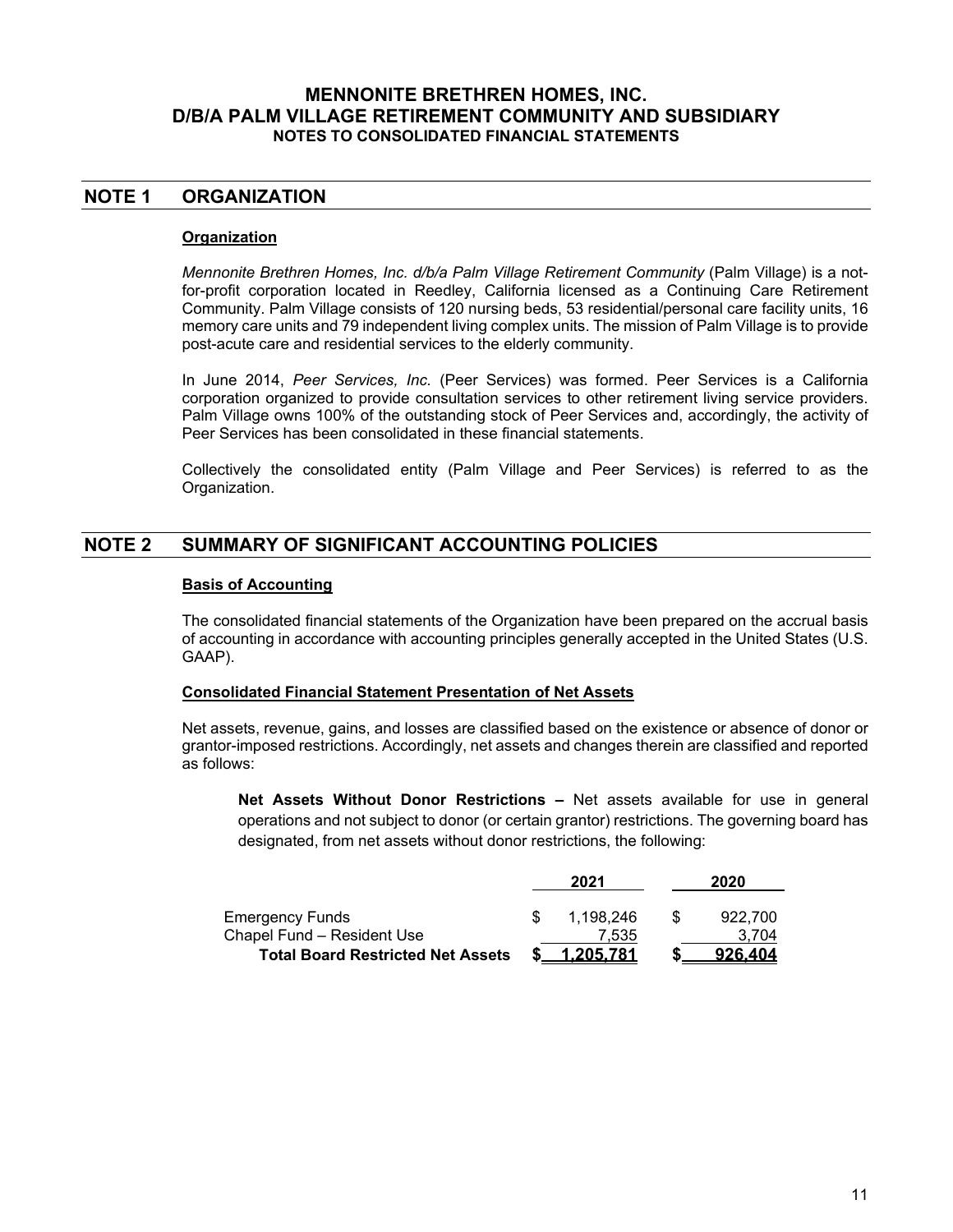# **NOTE 2 SUMMARY OF SIGNIFICANT ACCOUNTING POLICIES (CONTINUED)**

#### **Consolidated Financial Statement Presentation of Net Assets (Continued)**

**Net Assets With Donor Restrictions –** Net assets subject to donor- (or certain grantor) imposed restrictions. Some donor-imposed restrictions are temporary in nature, such as those that will be met by the passage of time or other events specified by the donor. Other donor-imposed restrictions are perpetual in nature, where the donor stipulates that resources be maintained in perpetuity. Donor-imposed restrictions are released when a restriction expires, that is, when the stipulated time has elapsed, when the stipulated purpose for which the resource was restricted has been fulfilled, or both. There were no perpetually restricted net assets at December 31, 2021 and 2020.

The Organization reports contributions restricted by donors as increases in net assets without donor restrictions if the restrictions expire (that is, when a stipulated time restriction ends, or purpose restriction is accomplished) in the reporting period in which the revenue is recognized. All other donorrestricted contributions are reported as increases in net assets with donor restrictions, depending on the nature of the restrictions. When a restriction expires, net assets with donor restrictions are reclassified to net assets without donor restrictions and reported in the consolidated statements of activities as net assets released from restrictions.

Unconditional promises to give cash and other assets are accrued at estimated fair value at the date each promise is received and recorded as pledges receivable. The gifts are reported as support with donor restrictions if they are received with donor stipulations that limit the use of the donated assets. When a donor restriction is satisfied, net assets are released and reported as an increase in net assets without donor restrictions. Donor-restricted contributions whose restrictions are met within the same reporting period as received are recorded as contributions without donor restrictions.

#### **Use of Estimates**

The preparation of the consolidated financial statements in conformity with U.S. GAAP requires management to make estimates and assumptions that affect the reported amounts of assets and liabilities and disclosure of contingent assets and liabilities at the date of the consolidated financial statements and the reported amounts of revenue and expenses during the reporting period. Actual results could differ from those estimates.

#### **Cash and Cash Equivalents**

The Organization considers all highly liquid debt instruments and certificates of deposit with an original maturity of three months or less to be cash equivalents.

#### **Accounts Receivable**

Resident accounts receivable represents amounts due from residents and third-party payers such as Medi-Cal and Medicare for services provided. Medi-Cal and Medicare represent the Organization's most significant third-party payers. Consulting accounts receivable represents amounts due from consulting clients. The Organization provides an allowance for doubtful accounts based on historical collection trends and management judgment. No collateral is required for services rendered. Payment for services is due upon receipt of invoice. Accounts are individually analyzed on a monthly basis for collectability.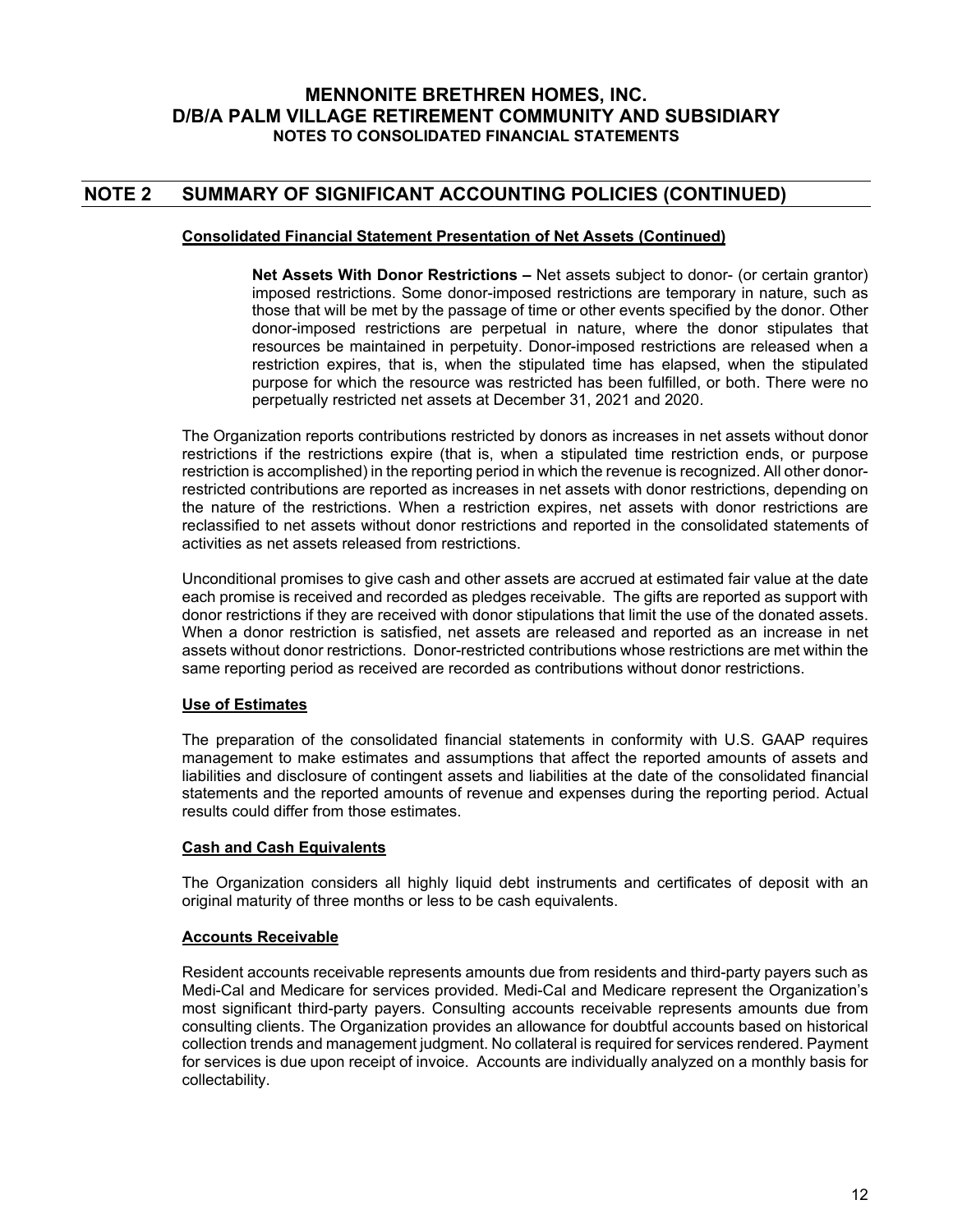### **NOTE 2 SUMMARY OF SIGNIFICANT ACCOUNTING POLICIES (CONTINUED)**

#### **Accounts Receivable (Continued)**

Once accounts are deemed uncollectible, the amounts are written off to bad debt expense. Recoveries of receivables previously written off are recognized as income in the period received. The allowance for doubtful accounts was \$47,288 and \$47,353 as of December 31, 2021 and 2020, respectively.

#### **Prepaid Expenses**

Payments made to vendors that will benefit periods beyond the reporting year are recorded as prepaid expenses. Prepaid expenses consist primarily of a payment for a facility license renewal.

#### **Supplies Inventory**

Supplies inventory is stated at the lower of cost or market value. Cost is determined using the firstin, first-out (FIFO) method.

#### **Property and Equipment**

The Organization capitalizes expenditures in excess of \$1,000 for property and equipment at cost. Property and equipment are depreciated over their estimated useful lives using the straight-line method of depreciation. The estimated useful lives are as follows:

| Buildings and improvements | 5-50 years   |
|----------------------------|--------------|
| Furniture and equipment    | $5-10$ years |
| Vehicles                   | 5 years      |

Depreciation expense for the years ended December 31, 2021 and 2020 was \$870,393 and \$808,808, respectively.

#### **Long-Lived Assets**

The Organization evaluates the recoverability of its long-lived assets, which consist primarily of property and equipment with finite useful lives, whenever events or changes in circumstances indicate that the carrying value may not be recoverable by comparing the carrying value of the longlived assets to the estimated future net undiscounted cash flows expected to result from the use of the assets, including cash flows from disposition. Should the sum of the expected future net cash flows be less than the carrying value, the Organization would recognize an impairment loss at the time. No impairment loss was recognized in 2021 and 2020.

#### **Assets Limited as to Use**

Assets limited as to use include assets held by the trustee under the bond agreements, resident funds, and board designated amounts. These assets are primarily invested in cash and cash equivalents. Investment income or loss (including realized gains and losses on investments and interest and dividend income), shown net of investment fees, is included in other income (expense) on the consolidated statements of activities.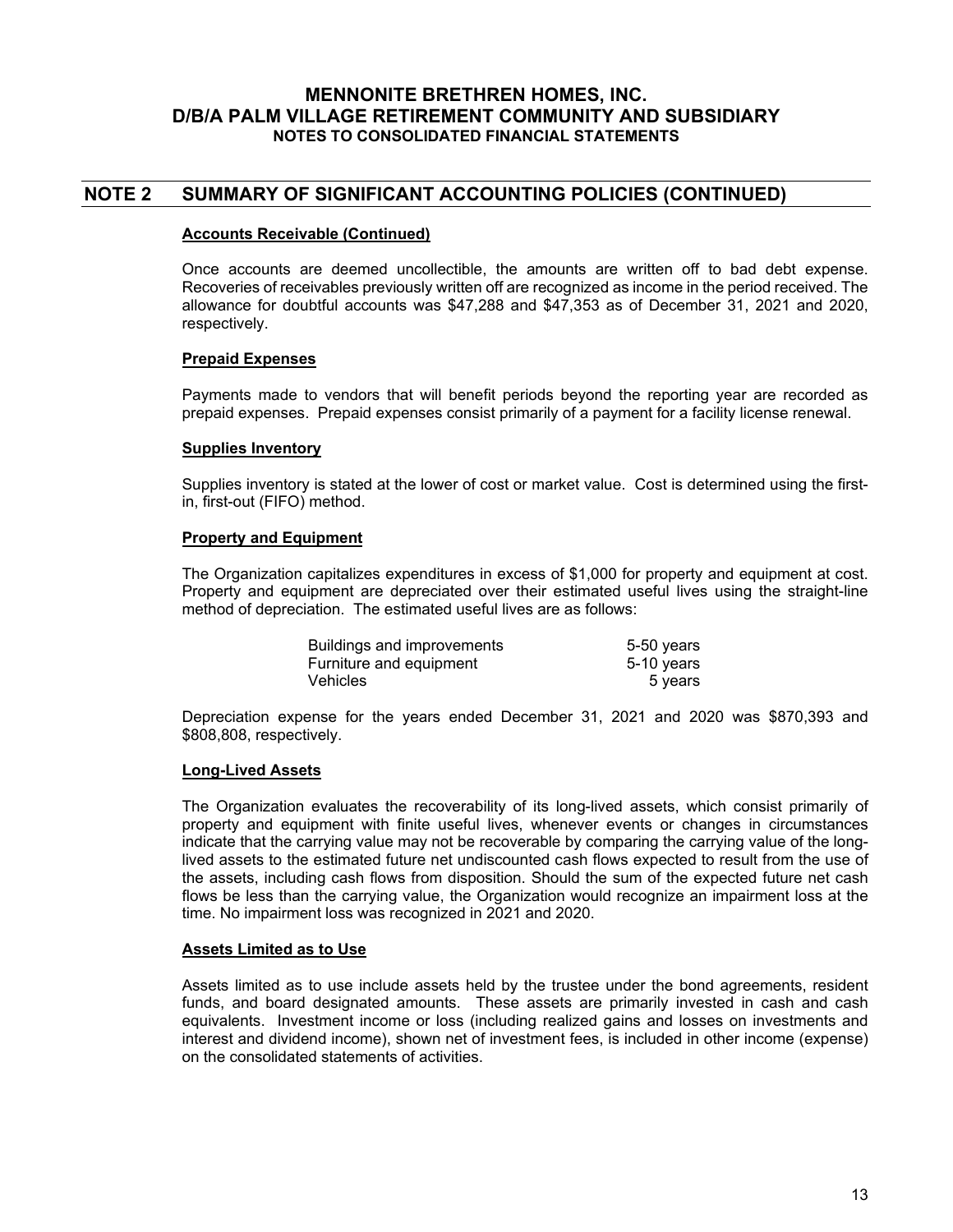# **NOTE 2 SUMMARY OF SIGNIFICANT ACCOUNTING POLICIES (CONTINUED)**

#### **Resident Funds**

The Organization maintains savings accounts on behalf of certain residents and acts as trustee of these funds which are maintained for the personal use of those residents. The funds are expended at the direction of the residents. The balance in the resident funds was \$22,352 and \$21,912 at December 31, 2021 and 2020, respectively.

#### **Letter of Credit Fees**

The Organization pays letter of credit fees on an annual basis relating to the issuance of the Series 2005 Certificates of Participation. For the year ended December 31, 2021, the letter of credit fee was still owed to the bank. For the year ended December 31, 2020, the Organization paid letter of credit fees of \$34,230.

#### **Accommodation Fees**

Accommodation fees are charged to residents of the independent living facility. The accommodation fees are lump sum payments made to the Organization, which entitles the resident to reside in the facility and participate in certain benefits of the facility. The Organization recognizes as a liability, the portion of the accommodation fee that is refundable according to the terms of the accommodation fee contract with the balance recorded as deferred revenue. The Organization offers accommodation fee contracts with a 72-month schedule for refunds after which time the entire accommodation fee is non-refundable. There were 9 and 10 contracts on a 72 month schedule for the years ended December 31, 2021 and 2020, respectively.

Beginning in 2009, the Organization also began offering reduced entrance fees for a limited amount of independent living units. These contracts amortize over 50 months. There were 65 and 58 contracts on a 50 month schedule for the years ended December 31, 2021 and 2020, respectively.

Accommodation fees are amortized into income by the straight-line method over the estimated life expectancy of the resident. After establishing residency, the resident may cancel the agreement at any time upon giving 90 days written notice of cancellation. If the resident cancels the agreement for reasons other than death, incapacity, or divorce, the resident is entitled to a refund of a portion of the amount paid in accordance with the agreement and with California law, which provides that the Organization may deduct a reasonable processing fee to cover costs and the reasonable value of the services rendered during the resident's occupancy.

The Organization will refund a portion of the accommodation fee in accordance with the following terms:

- I. If cancellation occurs during the first 90 days of occupancy, the Organization shall retain a reasonable processing fee to cover cost and the reasonable value of the services rendered plus an additional 2% of the entrance fee for each month (or portion thereof) of occupancy.
- II. The Organization shall retain any portion of the entrance fee necessary to pay any unpaid indebtedness to the Organization incurred by the resident, including any unpaid monthly service fees and any unpaid expenses incurred by the resident for health or other services.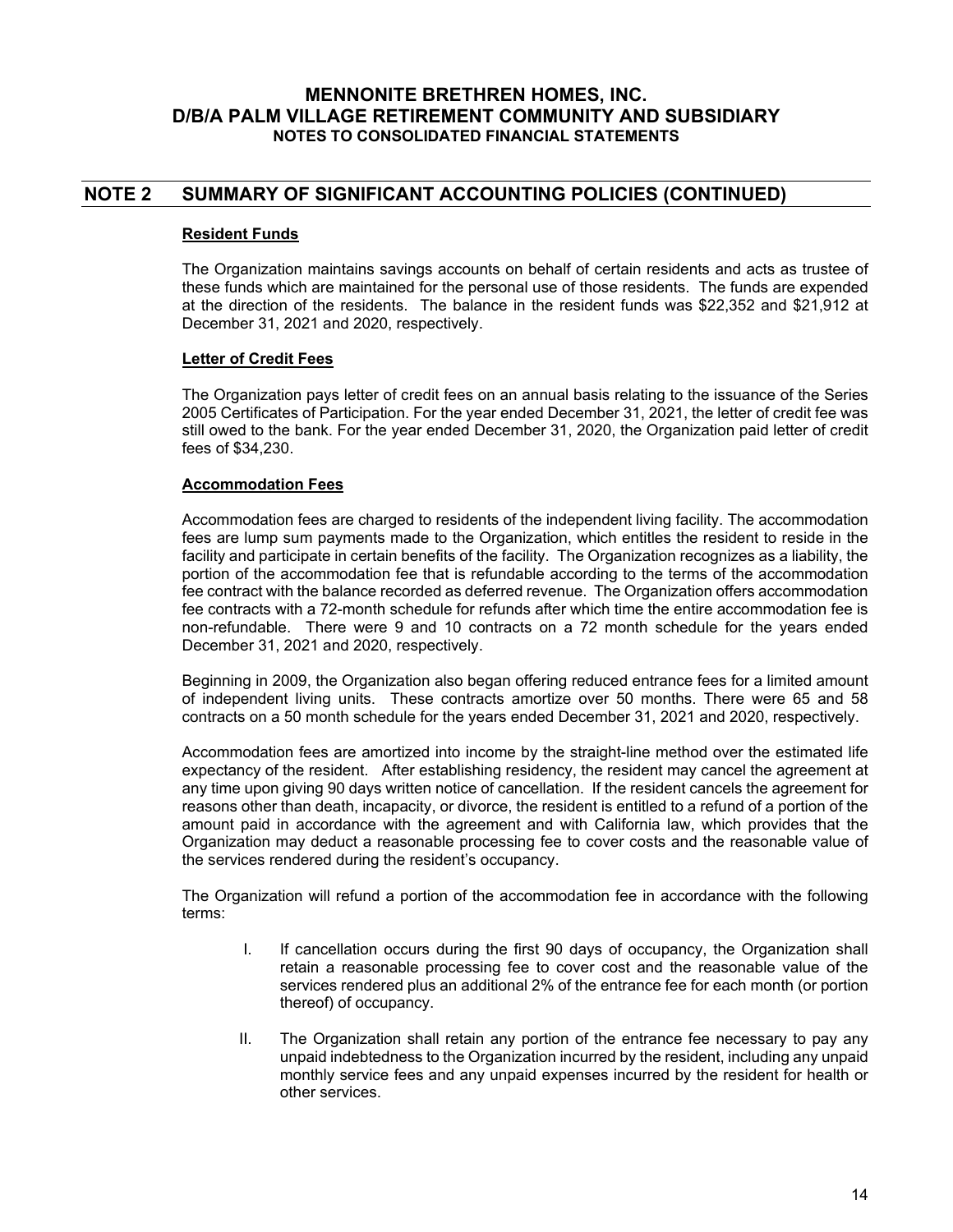# **NOTE 2 SUMMARY OF SIGNIFICANT ACCOUNTING POLICIES (CONTINUED)**

#### **Accommodation Fees (Continued)**

The Organization manages a section of housing adjacent to the facility called Cottage Commons. During 2008, a resident purchased a home in the Cottage Commons and signed a contract that entitles Palm Village to title of the home. The contract is designed so that 80% of the agreed upon market value at the time of transfer is refundable when the last resident leaves the home. If the resident leaves the home and enters a unit in assisted living or the health center, the 80% value of the home is used to cover their health care cost for the duration of their stay. When the resident leaves Palm Village, 80% of the home's originally determined market value, less any healthcare cost incurred during their stay at Palm Village, will be refunded to the resident's estate.

#### **Obligation to Provide Future Services**

The Organization provides services and use of facilities under fee-for-service continuing care contracts. Such contracts allow for the increase in periodic fees to cover costs of services and use of facilities without restriction. Therefore, a liability for future services has not been estimated.

#### **Accommodation Fee Deposits**

Guaranty deposits of \$1,000 are required for each resident entering the independent or assisted living facilities within Palm Village. In addition, some residents prepay part of their accommodation fee before moving in. Management accounts for these prepayments within the accommodation fee deposit account. The deposits are subtracted from the amount of accommodation fees due at the time the resident moves in. Total deposits as of December 31, 2021 and 2020 were \$21,000 and \$158,450, respectively.

#### **Deferred Financing Costs**

Deferred financing costs related to the issuance of long-term debt are amortized over the life of the related debt using the straight-line method. The deferred financing costs are presented in the consolidated statements of financial position as a direct deduction from the carrying amount of the debt liability and the amortization of deferred financing costs is reported as interest expense.

#### **Advertising**

Advertising costs are charged to operations when incurred. Advertising expense was \$120,120 and \$101,885 for the years ended December 31, 2021 and 2020, respectively.

#### **Financial Instruments**

The carrying amounts of cash and cash equivalents, accounts receivable, assets limited as to use, accounts payable and accrued expenses, other current liabilities, capital leases payable, and current notes payable approximate fair value due to the short maturity of these financial instruments. The fair value of bonds payable with variable interest rates are based on quoted market prices for the same or similar issues. The carrying amount reported in the consolidated statements of financial position approximates fair value.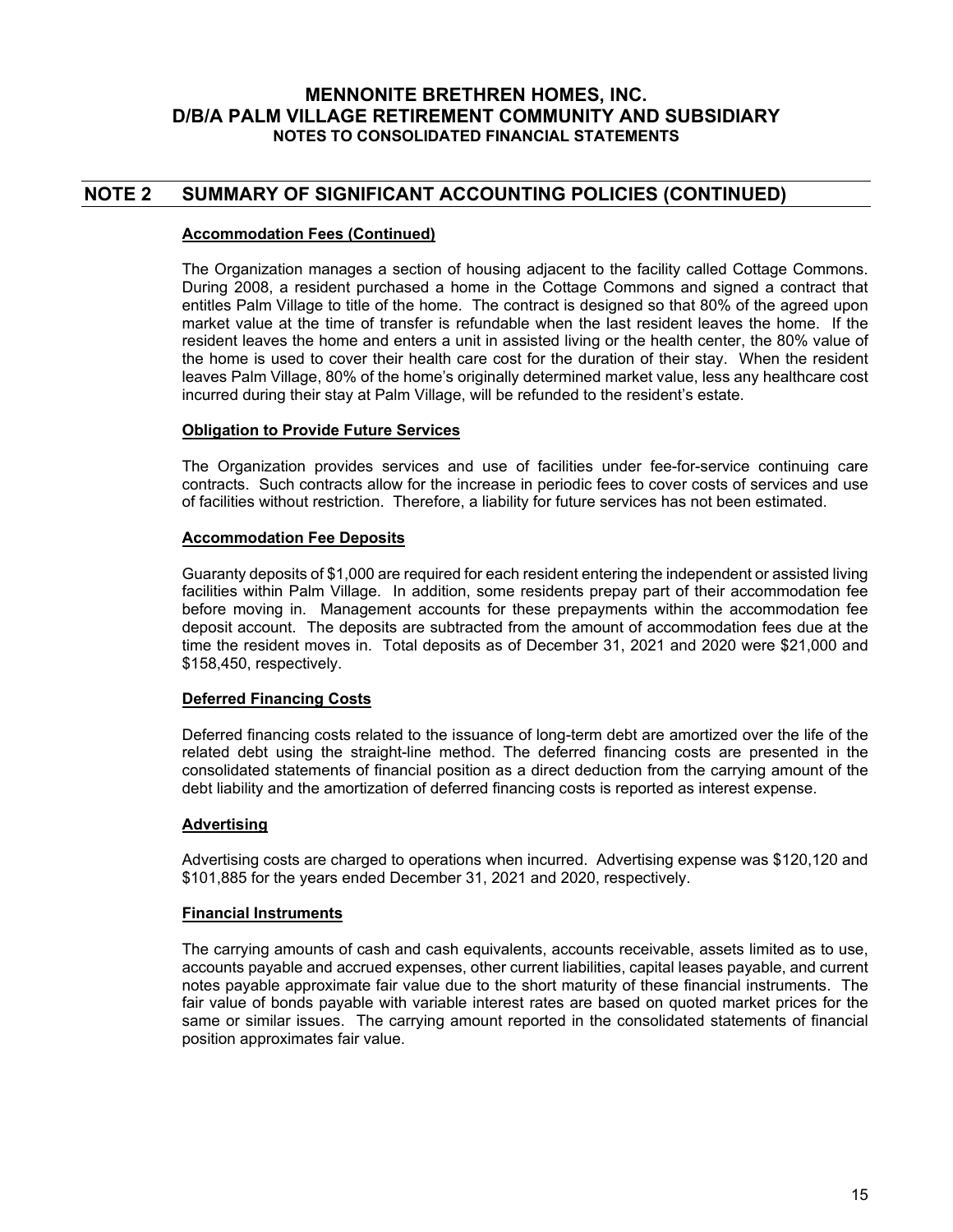# **NOTE 2 SUMMARY OF SIGNIFICANT ACCOUNTING POLICIES (CONTINUED)**

#### **Functional Allocation of Expenses**

The nature of operations of Palm Village will continue to own and operate a nursing home and services for skilled nursing, assisted living, independent living and memory care as one program for the consolidated statements of functional expenses. Peer Services is a for profit subsidiary of Palm Village that provides consulting services.

The costs of providing program and supporting services for Palm Village and Peer Services have been summarized on a functional basis. Accordingly, certain costs have been allocated among program services and supporting services benefited. Such allocations are determined by management on an equitable basis. The consolidated financial statements report certain categories of expenses that are attributed to more than one category or function. Therefore, expenses require allocation on a reasonable basis that is consistently applied.

The expenses that are allocated include:

- Salaries and wages, employee benefits and related expenses, payroll taxes are allocated on the basis of time and effort;
- Office supplies, telephone, travel, creative, and professional services are allocated based upon benefit received; and
- Occupancy/utilities, interest expense, repairs and maintenance, insurance, depreciation and amortization expense are allocated on a square footage basis.

#### **Investment Income**

Investment income and expenses are netted on the consolidated statements of activities, which include interest income, dividend income, unrealized and realized gain or loss less any investment expense.

#### **Donated Services and In-Kind Contributions**

Volunteers contribute significant amounts of time to Palm Village's program services, administration, and fundraising and development activities; however, the consolidated financial statements do not reflect the value of these contributed services because they do not meet recognition criteria prescribed by U.S. GAAP. Contributed goods are recorded at fair value at the date of donation. Palm Village records donated professional services at the respective fair values of the services received. No significant contributions of such goods or services were received during the years ended December 31, 2021 and 2020.

#### **Operating Revenue**

Resident services revenue is reported at the amount that reflects the consideration to which the Organization expects to be entitled in exchange for providing resident services. These amounts are due from residents, third-party payors (including health insurers and government programs), and others and includes variable consideration for retroactive revenue adjustments due to settlement of audits, reviews, and investigations. Generally, the Organization bills the residents and third-party payors several days after the services are performed or the resident no longer needs care. Revenue is recognized as performance obligations are satisfied.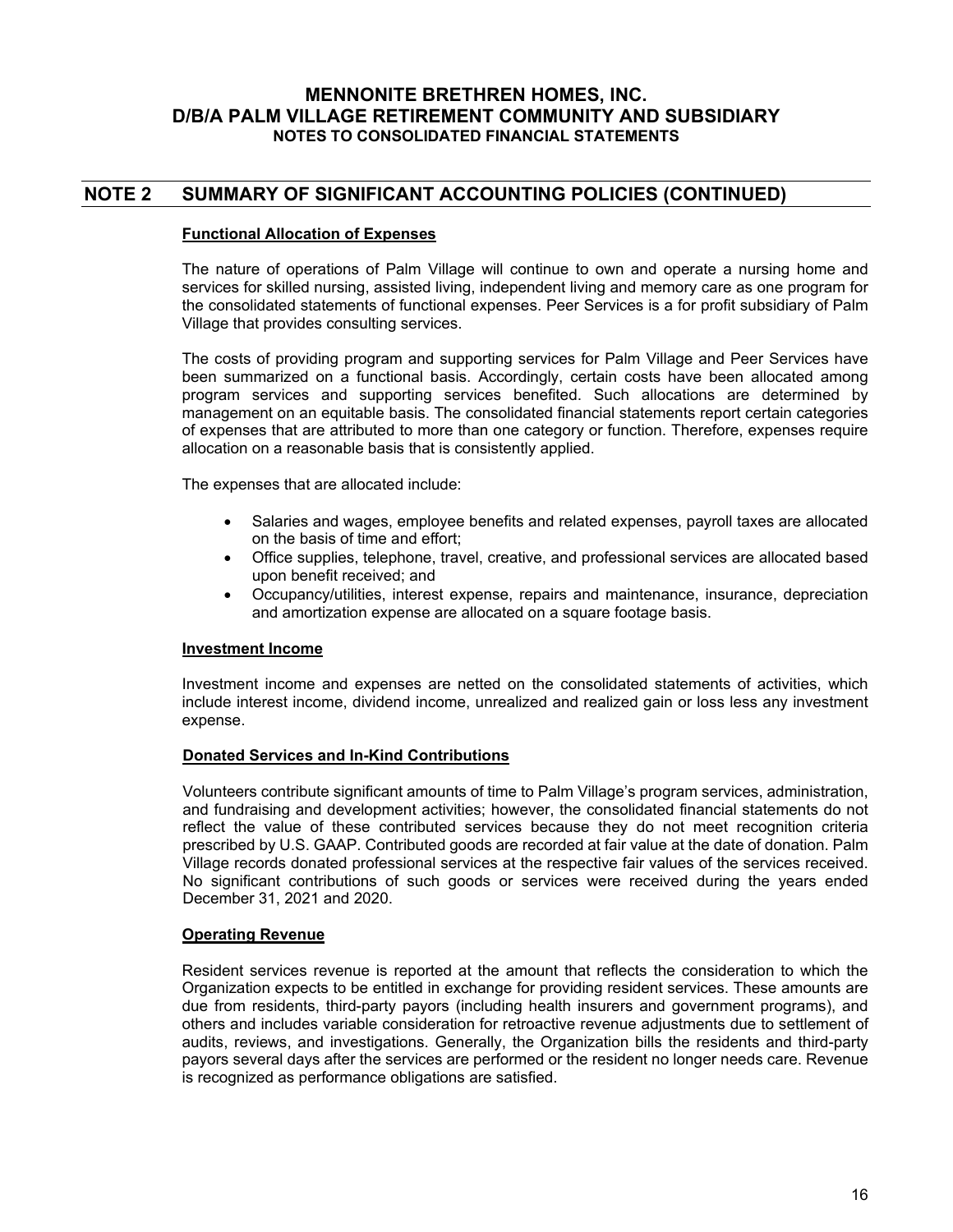# **NOTE 2 SUMMARY OF SIGNIFICANT ACCOUNTING POLICIES (CONTINUED)**

#### **Operating Revenue (Continued)**

Performance obligations are determined based on the nature of the services provided by the Organization. Revenue for performance obligations satisfied over time is recognized based on actual charges incurred in relation to total expected (or actual) charges. The Organization believes that this method provides a faithful depiction of the transfer of services over the term of the performance obligation based on the inputs needed to satisfy the obligation. Generally, performance obligations satisfied over time are related to residents in the Organization's facilities receiving in-resident postacute care services or residents receiving services in their homes (home care, patio home). The Organization measures the performance obligation from admission into the assisted living unit, or the commencement of the assisted living service, to the point when it is no longer required to provide services to that resident, which is generally at the time that the resident elects to move from the facility or passes away. Revenue for performance obligations satisfied at a point in time is generally recognized when goods are provided to our residents in a retail setting (for example, personal care services and additional meals not covered in the resident contract) and the Organization does not believe it is required to provide additional goods or services related to that sale.

Peer Services' contracts with customers all have performance obligations with durations of less than one year, therefore, for these contracts the Organization has elected to apply the optional exemption provided in Financial Accounting Standards Board (FASB) Accounting Standards Codification (ASC) 606-10-50-14a and therefore is not required to disclose the aggregate amount of the transaction price allocated to performance obligations that are unsatisfied or partially unsatisfied at the end of the reporting period.

The Organization determines the transaction price based on standard charges for goods and services provided, reduced by contractual adjustments provided to third-party payors, discounts provided to uninsured residents in accordance with the Organization's policy (charity care), and implicit price concessions provided to uninsured residents. The Organization determines its estimates of contractual adjustments and discounts based on contractual agreements, its discount policies, and historical experience. The Organization determines its estimate of implicit price concessions based on its historical collection experience with this class of residents.

Agreements with third-party payors typically provide for payments at amounts less than established charges. A summary of the payment arrangements with major third-party payors follows:

**Medicare:** Certain in-resident post-acute care services are paid at prospectively determined rates per service based on clinical, diagnostic, and other factors. Certain services are paid based on cost-reimbursement methodologies subject to certain limits. Physician services are paid based upon established fee schedules. Our licensed nursing facility which participated in the Medicare program for the years ended December 31, 2021 and 2020 was reimbursed based on the Patient Driven Payment Model (PDPM). This program is administered by the United States Department of Health and Human Services. The PDPM is a per diem pricebased system. Annual cost reports are submitted to the designated intermediary; however, they will not contain a cost settlement.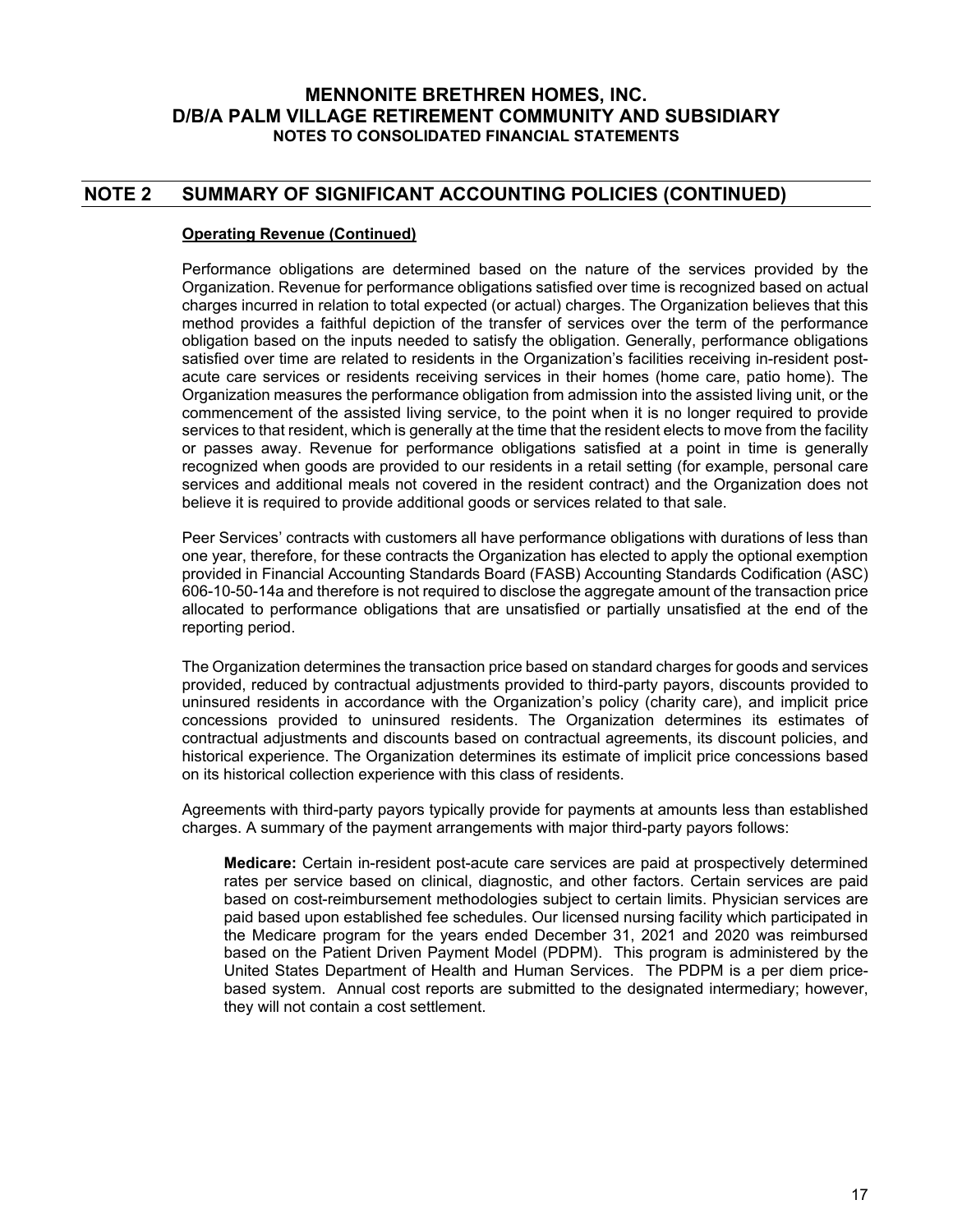## **NOTE 2 SUMMARY OF SIGNIFICANT ACCOUNTING POLICIES (CONTINUED)**

#### **Operating Revenue (Continued)**

**Medi-Cal:** Reimbursements for Medi-Cal services are generally paid at prospectively determined rates per type of service, per occasion of service, or per covered member. The Medi-Cal program is administered by the California Department of Health and Human Services Agency, Department of Health Services. The Department of Health Services determines Medi-Cal rates for the facility every January 1. The rates are determined by re-basing all filed cost reports every three years.

The final rates are set from facility cost reports with minimum and maximum reimbursements calculated from peer facilities. Medi-Cal pays a flat daily rate which does not account for the acuity of the resident. The Organization must submit a cost report for each year based on its fiscal year. Rates derived from the above system are subject to retroactive adjustment by field audit.

**Other:** Payment agreements with certain commercial insurance carriers, health maintenance organizations, and preferred provider organizations provide for payment using prospectively determined rates per service, discounts from established charges, and prospectively determined daily rates.

Peer Services provides consulting services to other senior health care facilities, providing staffing, training, accounting, assistance and advisory services over the duration of contracts lasting less than one year. Consulting revenue is earned by Peer Services as fee for service revenue.

Laws and regulations concerning government programs, including Medicare and Medi-Cal, are complex and subject to varying interpretation. As a result of investigations by governmental agencies, various health care organizations have received request for information and notices regarding alleged noncompliance with those laws and regulations, which, in some instances, have resulted in organizations entering into significant settlement agreements. Compliance with such laws and regulations may also be subject to future government review and interpretation, as well as significant regulatory action, including fines, penalties, and potential exclusion from the related programs. There can be no assurance that regulatory authorities will not challenge the Organization's compliance with these laws and regulations, and it is not possible to determine the impact (if any) such claims, or penalties would have upon the Organization. In addition, the contracts the Organization has with commercial payors also provide for retroactive audit and review of claims.

Settlements with third-party payors for retroactive adjustments due to audits, reviews, or investigations are considered variable consideration and are included in the determination of the estimated transaction price for providing resident services. These settlements are estimated based on the terms of the payment agreement with the payor, correspondence from the payor, and the Organization's historical settlement activity, including an assessment to ensure that it is probable that a significant reversal in the amount of cumulative revenue recognized will not occur when the uncertainty associated with the retroactive adjustment is subsequently resolved. Estimated settlements are adjusted in future periods as adjustments become known (that is, new information becomes available), or as years are settled or are no longer subject to such audits, reviews, and investigations. Adjustments arising from a change in the transaction price were not significant for the years ended December 31, 2021 and 2020.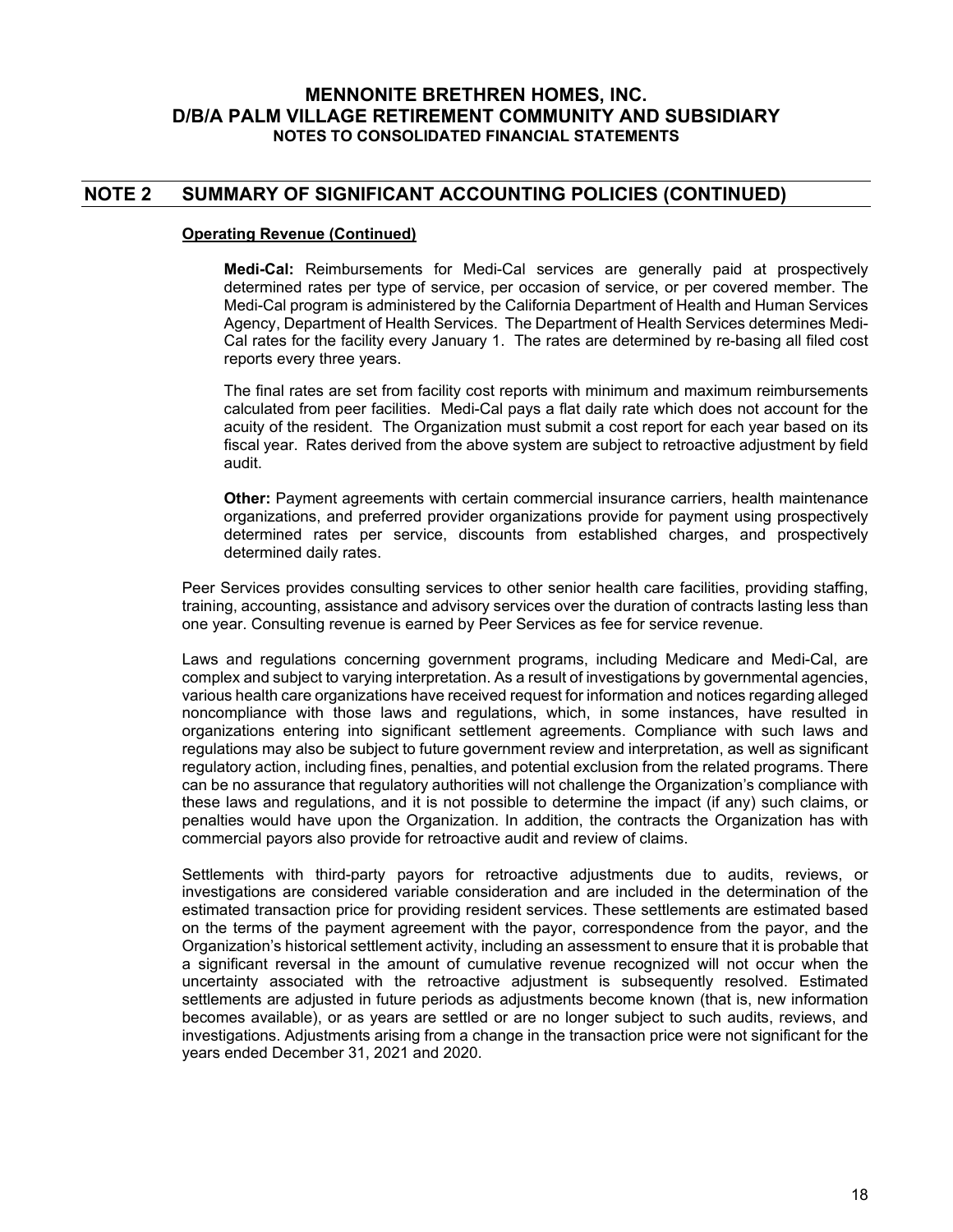# **NOTE 2 SUMMARY OF SIGNIFICANT ACCOUNTING POLICIES (CONTINUED)**

#### **Operating Revenue (Continued)**

Generally, residents who are covered by third-party payors are responsible for related deductibles and coinsurance, which vary in amount. The Organization also provides services to uninsured residents, and offers those uninsured residents a discount, either by policy or law, from standard charges. The Organization estimates the transaction price for residents with deductibles and coinsurance and from those who are uninsured based on historical experience and current market conditions. The initial estimate of the transaction price is determined by reducing the standard charge by any contractual adjustments, discounts, and implicit price concessions. Subsequent changes to the estimate of the transaction price are generally recorded as adjustments to resident service revenue in the period of the change. For the years ended, December 31, 2021 and 2020, a reduction of revenue of \$2,877,563 and \$3,079,370, respectively, was recognized due to changes in its estimated implicit price concessions, discounts and contractual adjustments for performance obligations satisfied in prior years. Subsequent changes that are determined to be the result of an adverse change in the resident's ability to pay are recorded as bad debt expense.

Consistent with the Organization's mission, care is provided to residents regardless of their ability to pay. Therefore, the Organization has determined it has provided implicit price concessions to uninsured residents and residents with other uninsured balances, for example, copays and deductibles. The implicit price concessions included in estimating the transaction price represent the difference between amounts billed to residents and the amounts the Organization expects to collect based on its collection history with those residents.

Residents who meet the Organization's criteria for charity care are provided care without charge or at amounts less than established rates. Such amounts determined to qualify as charity care are not reported as revenue. Costs for these programs in excess of reimbursement were estimated to be approximately \$297,247 and \$389,530 for the years ended December 31, 2021 and 2020, respectively.

The composition of residential services revenue by primary payors for the years ended December 31, 2021 and 2020 are as follows:

|                              | 2021            | 2020              |
|------------------------------|-----------------|-------------------|
| Medi-Cal                     | \$<br>6,329,076 | \$<br>6,567,070   |
| Medicare                     | 1,063,051       | 1,083,879         |
| Managed care                 | 186,507         | 434,294           |
| <b>Commercial insurers</b>   | 1,956,525       | 2,082,041         |
| Private - Independent living | 834,454         | 826,668           |
| Private - Assisted living    | 2,998,490       | 2,803,897         |
| Other                        | 71,696          | 74,193            |
| Total                        | 13.439.799      | <u>13.872.042</u> |

Revenue from resident's deductibles and coinsurance are included in the preceding categories based on the primary payor.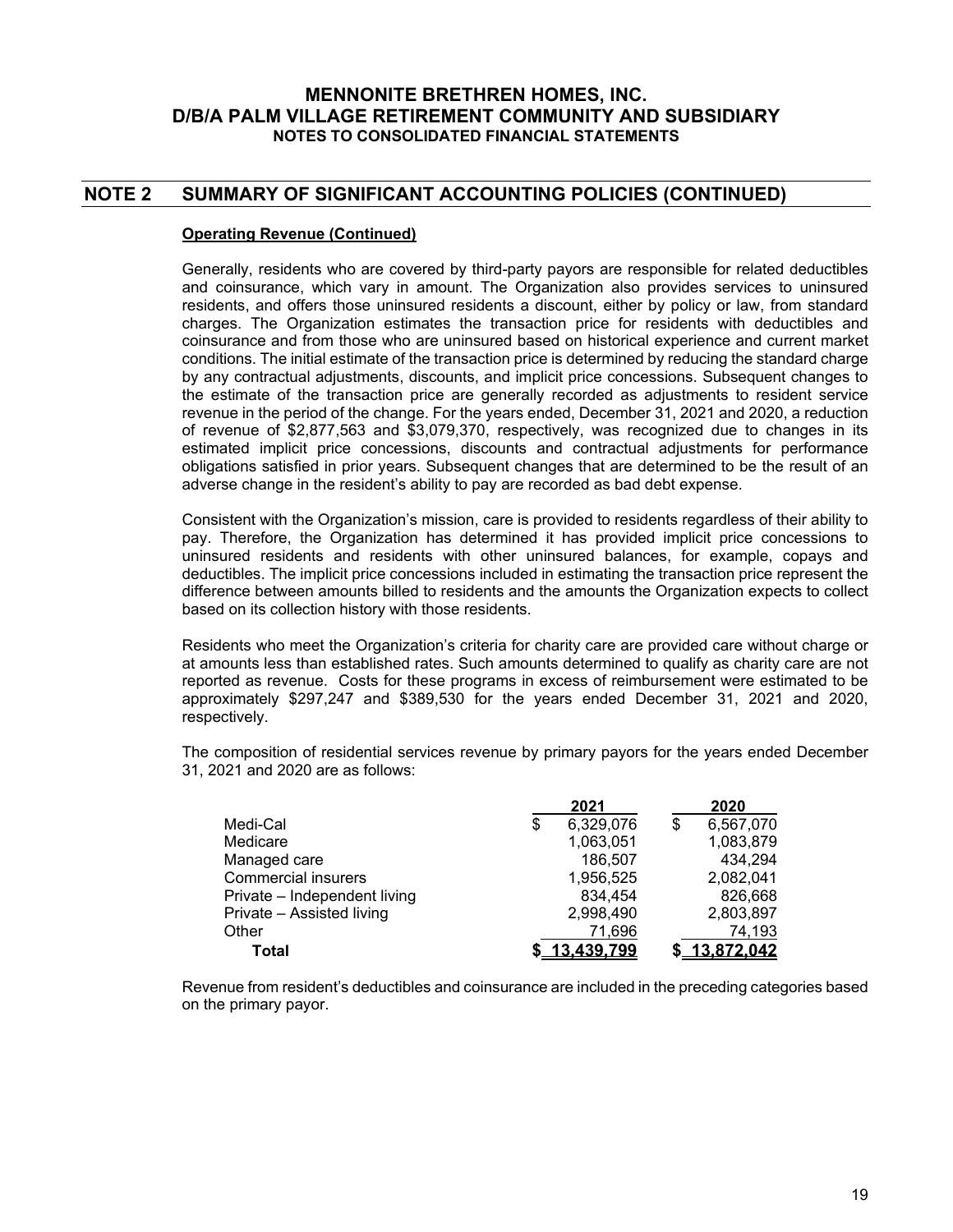### **NOTE 2 SUMMARY OF SIGNIFICANT ACCOUNTING POLICIES (CONTINUED)**

#### **Operating Revenue (Continued)**

The composition of total disaggregated operating revenue based on the service lines the Organization provides, its lines of business and timing of revenue recognition for the years ended December 31, 2021 and 2020 are as follows:

|                                                                                                           |                              |                                                      | 2021                                     |                      |                                             |
|-----------------------------------------------------------------------------------------------------------|------------------------------|------------------------------------------------------|------------------------------------------|----------------------|---------------------------------------------|
|                                                                                                           | Independent<br>Living        | <b>Assisted</b><br>Living                            | <b>Skilled</b><br><b>Nursing</b>         | <b>Other</b>         | <b>Total</b>                                |
| <b>Services Area</b><br><b>Medical Services</b><br><b>Non-Medical Services</b><br>Long-term Care Facility | \$<br>- \$<br>1,898,975      | - \$<br>3,026,747                                    | 9,534,868 \$                             | - \$<br>333          | 9,534,868<br>4,926,055                      |
| Consulting<br>Other                                                                                       | 304<br>\$1.899.279           | 190<br>$3,026,937$ \$ 9,534,868 \$                   |                                          | 637,384<br>126,226   | 637,384<br>126,720<br>763,943 \$ 15,225,027 |
| <b>Timing of Revenue</b><br>and Recognition<br><b>Resident and Other</b>                                  |                              |                                                      |                                          |                      |                                             |
| <b>Services Transferred</b><br>Over Time<br>Various Other Revenue                                         | 1,861,878 \$                 | 3,003,399 \$                                         | 9,534,868 \$                             |                      | 637,384 \$ 15,037,529                       |
| Earned at Point in Time                                                                                   | 37,401                       | 23,538<br>$$1,899,279$ $$3,026,937$ $$9,534,868$ $$$ |                                          | 126,559              | 187,498<br>763,943 \$ 15,225,027            |
|                                                                                                           |                              |                                                      |                                          |                      |                                             |
|                                                                                                           |                              |                                                      |                                          |                      |                                             |
|                                                                                                           | Independent<br>Living        | <b>Assisted</b><br>Living                            | 2020<br><b>Skilled</b><br><b>Nursing</b> | <b>Other</b>         | <b>Total</b>                                |
| <b>Services Area</b>                                                                                      |                              |                                                      |                                          |                      |                                             |
| <b>Medical Services</b><br><b>Non-Medical Services</b>                                                    | \$<br>- \$<br>1,773,854      | - \$<br>2,834,122                                    | 10,162,924 \$                            | - \$<br>346          | 10,162,924<br>4,608,322                     |
| Long-term Care Facility<br>Consulting                                                                     |                              |                                                      |                                          | 366,856              | 366,856                                     |
| Other                                                                                                     | 927                          | 559<br>$$1,774,781$ $$2,834,681$ $$10,162,924$ $$$   |                                          | 132,888              | 134,374<br>500,090 \$15,272,476             |
| <b>Timing of Revenue</b><br>and Recognition<br><b>Resident and Other</b>                                  |                              |                                                      |                                          |                      |                                             |
| <b>Services Transferred</b><br>Over Time                                                                  | 1,739,354 \$                 |                                                      | 2,812,997 \$ 10,162,924 \$               |                      | 366,856 \$ 15,082,131                       |
| Various Other Revenue<br>Earned at Point in Time                                                          | 35,427<br>1,774,781 \$<br>\$ | 21,684                                               | 2,834,681 \$10,162,924 \$                | 133,234<br>500,090\$ | 190,345<br>15,272,476                       |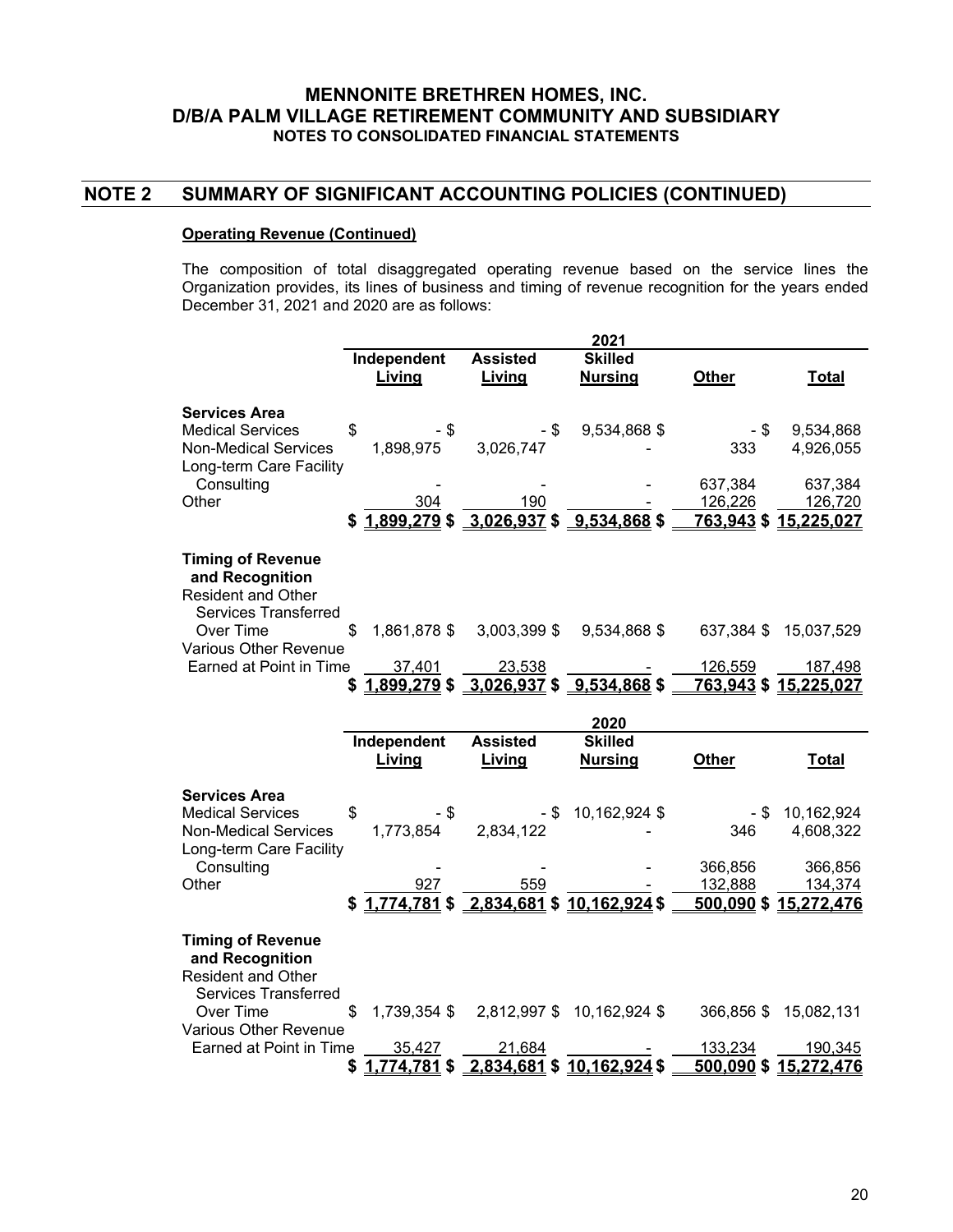# **NOTE 2 SUMMARY OF SIGNIFICANT ACCOUNTING POLICIES (CONTINUED)**

#### **Operating Revenue (Continued)**

The Organization charges an entrance fee upon executing a life care contract with a new resident. The entrance fee varies based on the size of the initial patio independent living home that the resident will be occupying. The entrance fee is refundable and becomes progressively nonrefundable at the rate of 2% or 1.38% per month, depending on whether a fifty-month or seventytwo-month contract was signed, respectively, and becomes fully non-refundable upon the end of the respective contract's refundable period. The entrance fee is recorded as deferred revenue upon receipt and is amortized over the life expectancy of the resident into entrance fee revenue.

The Organization has applied the practical expedient provided by FASB ASC 340-40-25-4 and all incremental customer contract acquisition costs are expensed as they are incurred, as the amortization period of the asset that the Organization otherwise would have recognized is one year or less in duration.

#### **Occupancy Percentages**

For the years ended December 31, 2021 and 2020, the occupancy percentages of the Organization were as follows:

|                                         | 2021  | 2020     |
|-----------------------------------------|-------|----------|
| Health center (including Wiebe Center)  | 81.8% | 93.6%    |
| Assisted living (including memory care) | 77.1% | 77.5%    |
| Independent living apartments           | 89.7% | $92.4\%$ |

The total census for the Health Center by source of payment at December 31, 2021 and 2020, is as follows:

|                   |               | 2021       |               | 2020       |
|-------------------|---------------|------------|---------------|------------|
|                   | Davs          | Percentage | Davs          | Percentage |
| Medicare and HMO  | 1.876         | 5.2%       | 1.918         | 4.8%       |
| Medi-Cal          | 27.495        | 76.7%      | 31.685        | 78.7%      |
| Private and other | 6.467         | 18.1%      | 6.651         | 16.5%      |
| Total             | <u>35.838</u> | 100.0%     | <u>40.254</u> | $100.0\%$  |

#### **Recent Accounting Pronouncements**

In February 2016, the FASB issued ASU 2016-02, *Leases: Amendments to the FASB Accounting Standards Codification (Topic 842)*, which amends the existing guidance on accounting for leases. This ASU requires the recognition of lease assets and liabilities on the consolidated balance sheet and the disclosure of key information about leasing arrangements. Early adoption is permitted and modified retrospective application is required for leases that exist or are entered into after the beginning of the earliest comparative period in the consolidated financial statements. In June 2020, the FASB issued ASU 2020-05, *Revenue from Contracts with Customers (Topic 606) and Leases (Topic 842) Effective Dates for Certain Entities*. Prior to ASU 2020-05, the amendments to Topic 842 would be effective for periods beginning after December 15, 2020 for entities other than public business entities. ASU 2020-05 defers the effective date of the amendments to Topic 842 to periods beginning after December 15, 2022. Management has adopted the provisions of ASU 2020-05 and will defer implementation of the amendments to Topic 842. Management is currently evaluating the impact of adopting ASU 2016-02 on the Organization's consolidated financial statements and related disclosures.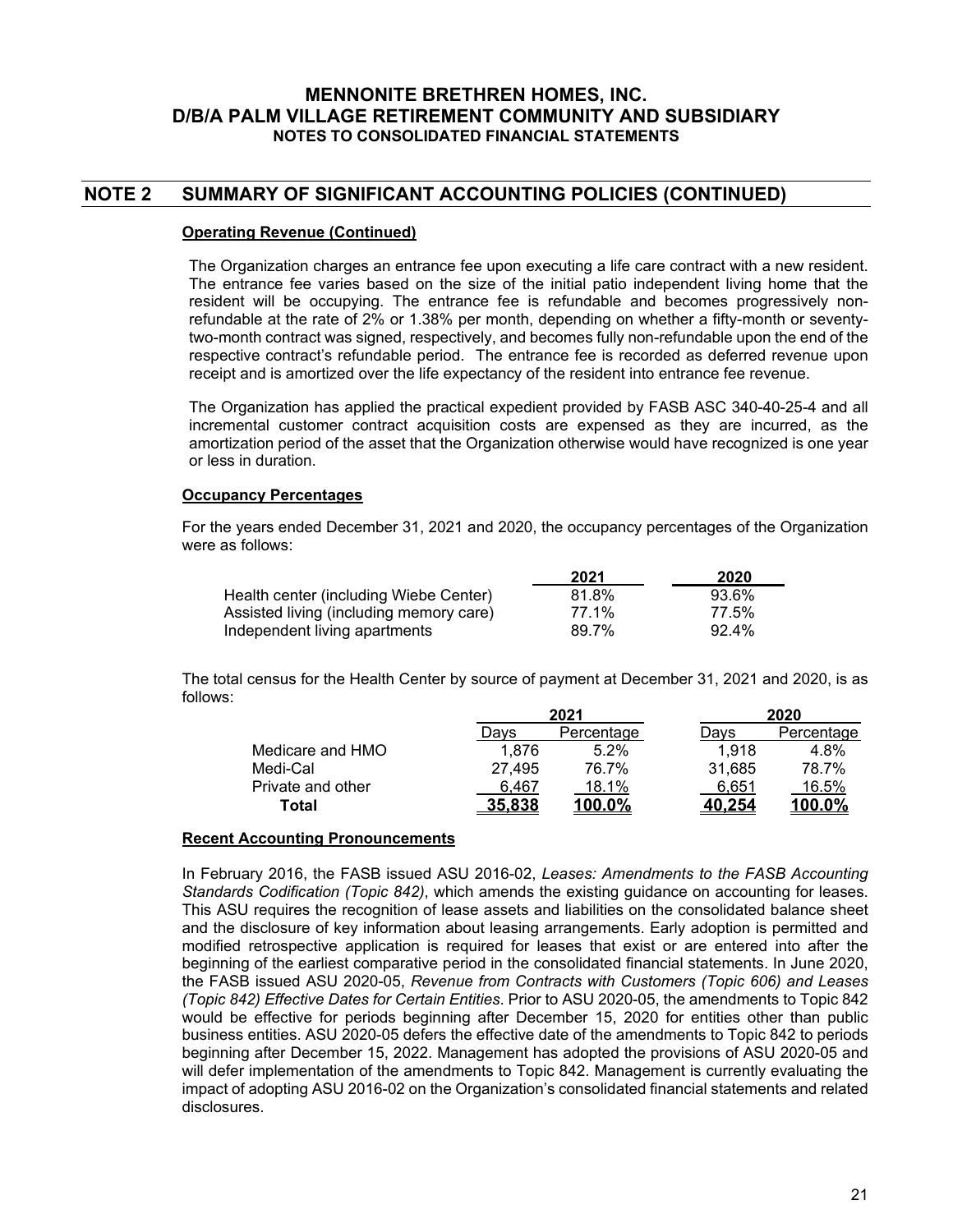## **NOTE 2 SUMMARY OF SIGNIFICANT ACCOUNTING POLICIES (CONTINUED)**

#### **Recent Accounting Pronouncements (Continued)**

In June 2016, the FASB issued ASU 2016-13, *Financial Instruments-Credit Losses*. The standard requires a financial asset (including trade receivables) measured at amortized cost basis to be presented at the net amount expected to be collected. Thus, the consolidated statement of activities will reflect the measurement of credit losses for newly recognized financial assets as well as the expected increases or decreases of expected credit losses that have taken place during the period. This standard will be effective for the calendar year-ending December 31, 2023. Management is currently evaluating the impact of adopting ASU 2016-13 on the Organization's consolidated financial statements and related disclosures.

In September 2020, the FASB issued ASU 2020-07, *Not-for-Profit Entities: Presentation and Disclosures by Not-for-Profit Entities for Contributed Services*. This ASU requires contributed nonfinancial assets to be presented on a separate line in the consolidated statements of activities, apart from contributions of cash and other financial assets. It also requires additional qualitative and quantitative disclosures about contributed nonfinancial assets. This standard will be effective for annual periods beginning after June 15, 2021. Management is currently evaluating the impact of adoption of this ASU on the consolidated financial statements and the related disclosures.

In November 2021, the FASB issued ASU 2021-09, *Leases (Topic 842): Discount Rate for Lessees that are not Public Business Entities,* which provides lessees that are not public business entities with a practical expedient that allows them to elect, as an accounting policy, to use a risk-free rate as the discount rate for all leases. The amendments in this Update allow those lessees to make the riskfree rate election by class of underlying asset, rather than at the entity-wide level. An entity that makes the risk-free rate election is required to disclose which asset classes it has elected to apply a riskfree rate. The amendments require that when the rate implicit in the lease is readily determinable for any individual lease, the lessee use that rate (rather than a risk-free rate or an incremental borrowing rate), regardless of whether it has made the risk-free rate election. If the Company decides to implement this pronouncement, ASU 2021-09 must be adopted at the same time as ASU 2016-02, *Leases: Amendments to the FASB Accounting Standards Codification (Topic 842).*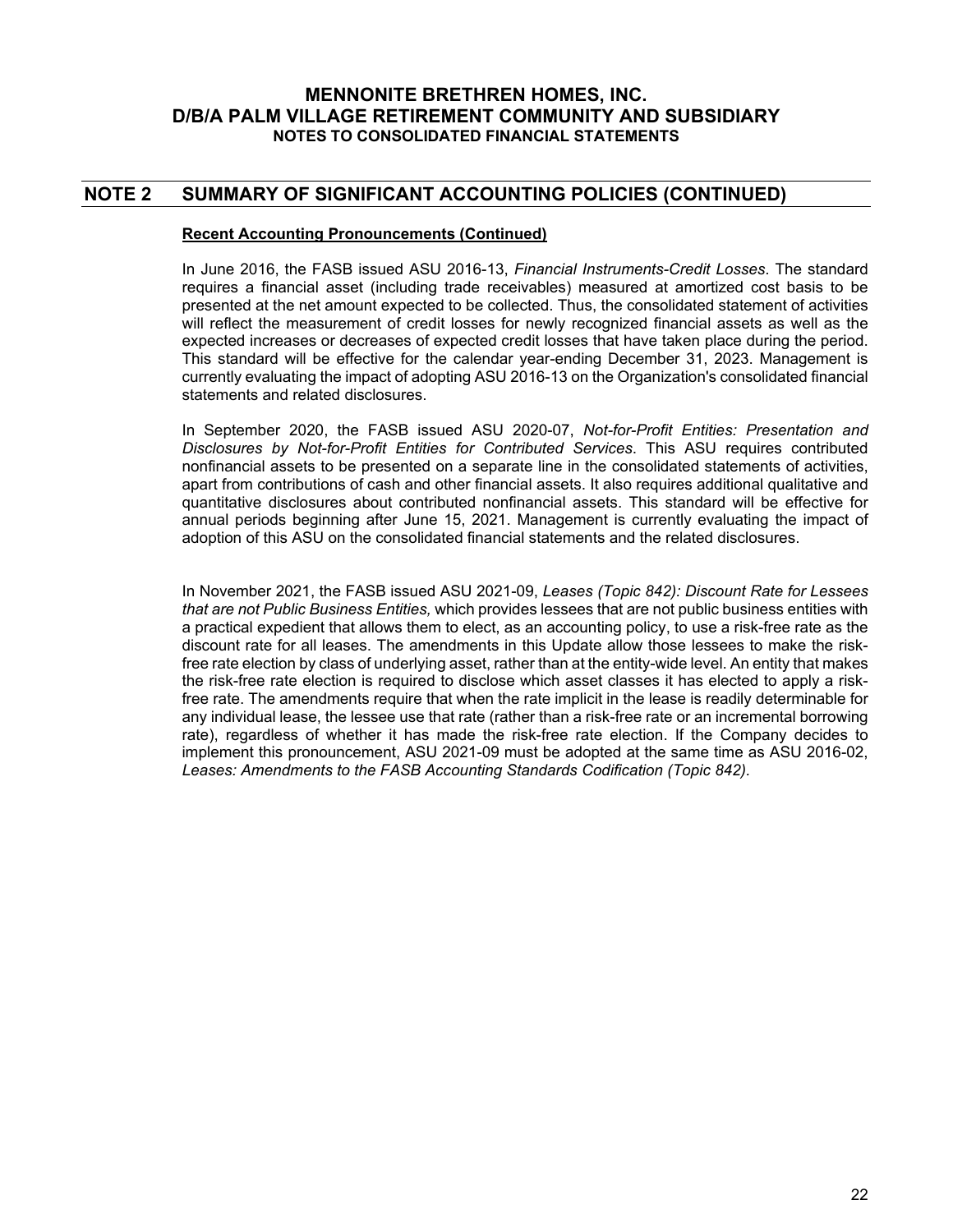# **NOTE 3 LIQUIDITY AND AVAILABILITY**

Financial assets available for general expenditure, as well as reductions for donor restrictions and Board designations, within one year of the Consolidated Statements of Financial Position as of December 31, 2021 and 2020, comprise the following.

|                                                   |   | 2021          | 2020            |
|---------------------------------------------------|---|---------------|-----------------|
| Cash and cash equivalents                         | S | 3,301,572     | \$<br>4,388,411 |
| Accounts Receivable Resident, Net of Allowance    |   | 926,051       | 1,628,535       |
| Accounts Receivable Consulting, Net of Allowance  |   | 91,847        | 74,902          |
| Accounts Receivable Other                         |   | 14,023        | 18,603          |
| <b>Residents Funds</b>                            |   | 22,352        | 21,912          |
| Debt Service Funds                                |   | 218,976       | 231,683         |
| <b>Board Designated Emergency Fund</b>            |   | 1,198,246     | 922,700         |
| Chapel Fund - Resident Designated Funds           |   | 7,535         | 3,704           |
| <b>Total Financial Assets</b>                     |   | 5,780,602     | 7,290,450       |
| Less: Resident Funds                              |   | (22, 352)     | (21, 912)       |
| Less: Chapel Fund                                 |   | (7, 535)      | (3,704)         |
| Less: Debt Service Funds                          |   | (218, 976)    | (231, 683)      |
| Less: General Renovations and Equipment           |   |               |                 |
| For Independent and Assisted Living Units         |   |               |                 |
| And Skilled Nursing Facility                      |   | (511,000)     | (498,000)       |
| Less: Board Designated Emergency Fund             |   | (1, 198, 246) | (922,700)       |
| <b>Financial Assets Available to Meet General</b> |   |               |                 |

The Organization, as part of its liquidity plan, puts its excess cash into the money market account and utilizes a bank sweep program that automatically transfers amounts that exceed, or fall short of, a certain level into a higher interest-earning investment option at the close of each business day. Under the higher interest-earning bank sweep program, the Organization is required to maintain a \$50,000 compensating balance with the bank. The Organization's operating revenue covers its ongoing, operating expenditures and it is expected to be available to meet cash needs. In addition, the Organization has a line-of-credit of \$500,000 with Bank of the Sierra that is available, if needed, as discussed in Note 6. The Organization also holds an irrevocable letter of credit with the bond trustee and irrevocable standby letter of credit with the Federal Home Loan Bank of San Francisco in the amount of \$12,085,000 (face amount of the bonds) as discussed in Note 7.

 **Expenditures Over the Next Twelve Months \$ 3,822,493 \$ 5,612,451**

#### **NOTE 4 ASSETS LIMITED AS TO USE**

The composition of assets limited as to use at December 31, 2021 and 2020, is as follows:

|                                          |   | 2021      |     | 2020    |
|------------------------------------------|---|-----------|-----|---------|
| Debt Service Funds                       | S | 218,976   | \$. | 231,683 |
| <b>Emergency Fund - Board Designated</b> |   | 1,198,246 |     | 922,700 |
| Chapel Fund - Board Designated           |   | 7.535     |     | 3.704   |
| <b>Resident Funds</b>                    |   | 22.352    |     | 21.912  |
| Total                                    |   | 447.109   |     | 79.999  |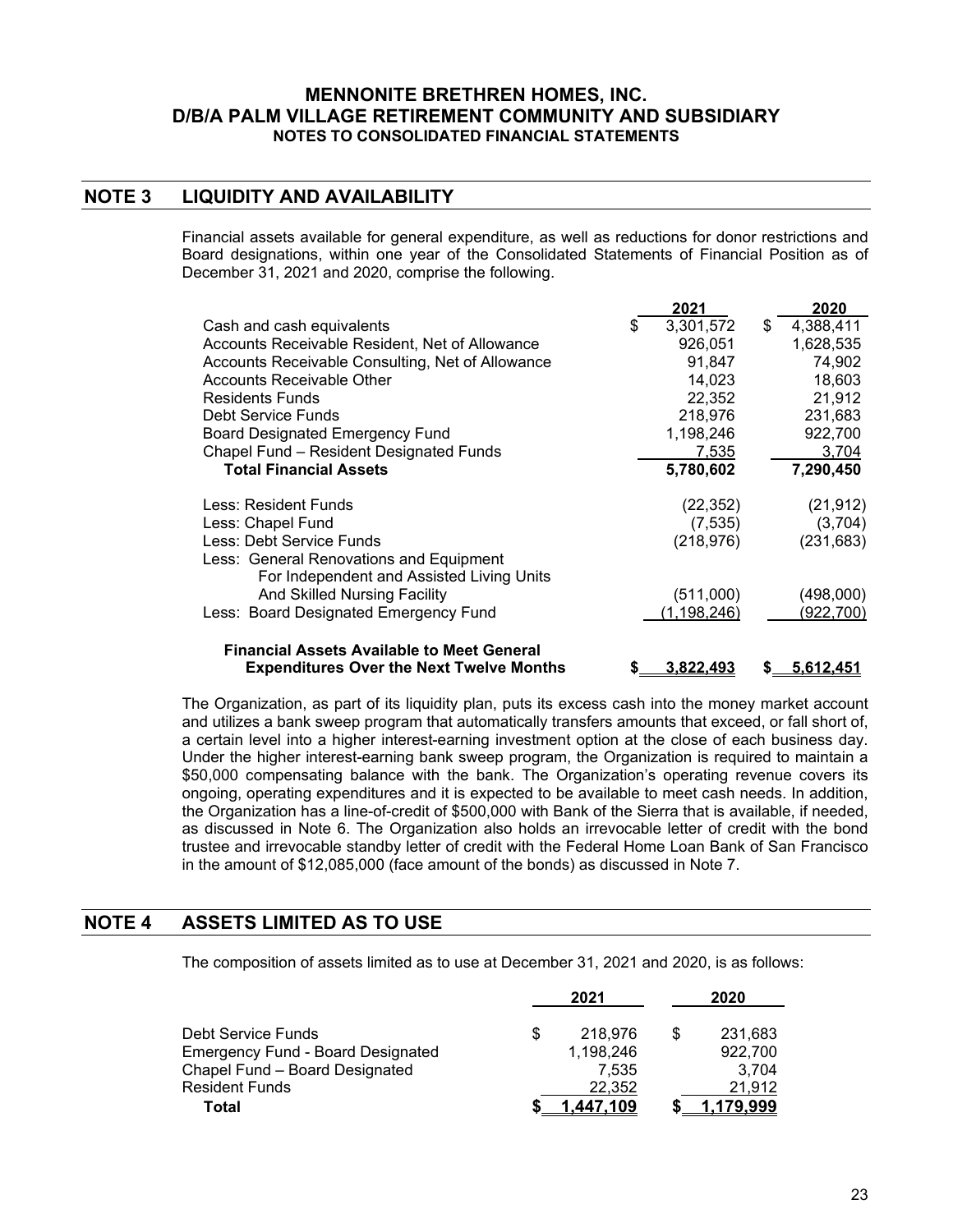### **NOTE 4 ASSETS LIMITED AS TO USE (CONTINUED)**

Assets limited as to use that are required for obligations classified as current liabilities and other required uses within one year are reported as current assets.

### **NOTE 5 FAIR VALUE MEASUREMENTS**

The framework for measuring fair value provides a fair value hierarchy that prioritizes the inputs according to valuation techniques used to measure fair value. The hierarchy gives the highest priority to unadjusted quoted prices in active markets for identical assets or liabilities (Level I) and the lowest priority to unobservable inputs (Level III). The three levels of the fair value hierarchy under FASB ASC 820 are described as follows:

Level I – Inputs to the valuation methodology are unadjusted quoted prices for identical assets or liabilities in active markets that the Organization has the ability to access.

Level II – Inputs to the valuation methodology include: quoted prices for similar assets or liabilities in active markets; quoted prices for identical or similar assets or liabilities in inactive markets; inputs other than quoted prices that are observable for the asset or liability; and inputs that are derived principally from or corroborated by observable market data by correlation or other means. If the asset or liability has a specified (contractual) term, the Level II input must be observable for substantially the full term of the asset or liability.

Level III – Inputs to the valuation methodology are unobservable and significant to the fair value measurement.

The asset or liability's fair value measurement level within the fair value hierarchy is based on the lowest level of any input that is significant to the fair value measurement. Valuation techniques maximize the use of relevant observable inputs and minimize the use of unobservable inputs.

The following is a description of the valuation methodologies used for assets measured at fair value.

*Commingled investment funds:* The fair values of the Organization's investments have been estimated using the net asset value per share (NAV) as reported by the administrator of the fund. Accounting standards provide for the use of NAV as a practical expedient for estimating fair value. The NAV is based on the fair value of the underlying assets owned by the fund, less liabilities, and then divided by the number of units outstanding.

*Short-term investments*: Short-term investments consists of certificate of deposits and interestbearing cash accounts that matures within one year and the amount reflected on the consolidated statements of financial position approximate fair values. Interest income is included in investment income, net on the consolidated statements of activities.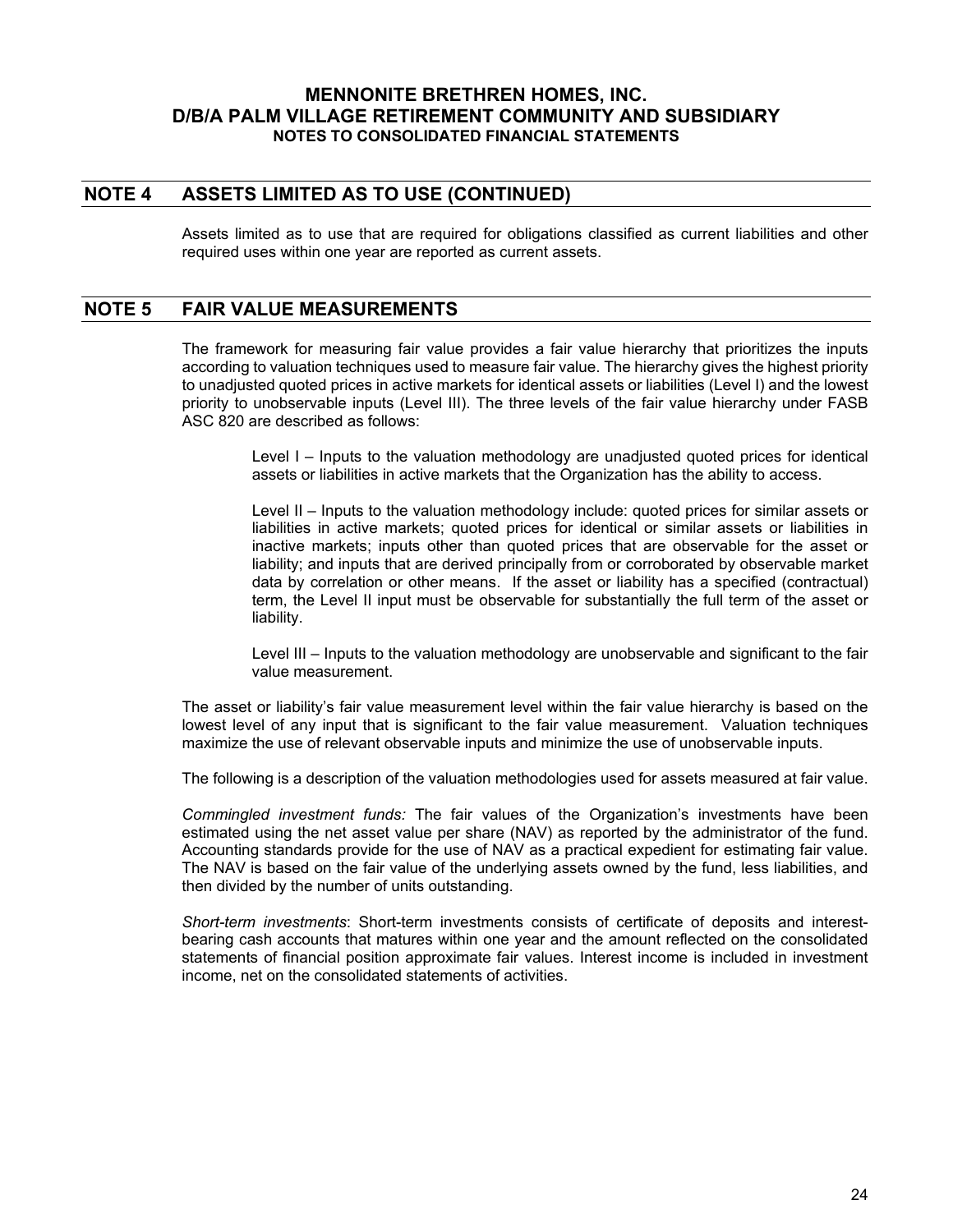### **NOTE 5 FAIR VALUE MEASUREMENT (CONTINUED)**

Investment income is comprised of the following for the years ended December 31, 2021 and 2020:

|                               | 2021    | 2020    |
|-------------------------------|---------|---------|
| Investment income             | 26.100  | 28.351  |
| Investment expense            | (8.215) | (5.209) |
| <b>Investment Income, Net</b> | 17.885  | 23.142  |

Fair values of investments measured on a recurring basis consist of the following at December 31, 2021:

|                                                                                                 | Level I | <b>Level II</b> | Level III                                 | Total |  |
|-------------------------------------------------------------------------------------------------|---------|-----------------|-------------------------------------------|-------|--|
| Short-term investments                                                                          |         |                 | $$2.595.626$ \$ $$$ \$ $$$ \$ $2.595.626$ |       |  |
| Eair values of investments measured on a recurring basis consist of the following at December 3 |         |                 |                                           |       |  |

Fair values of investments measured on a recurring basis consist of the following at December 31, 2020:

|                        | ∟evel l     | Level II | Level III | Total            |
|------------------------|-------------|----------|-----------|------------------|
| Short-term investments | \$3.810.994 |          |           | $-$ \$ 3.810.994 |

The reconciliation of the short-term investments to the statement of financial position is as follows:

|                                                                                                     | 2021       |     | 2020       |
|-----------------------------------------------------------------------------------------------------|------------|-----|------------|
| Cash and cash equivalents per consolidated<br>statements of financial position                      | 3,301,572  | \$. | 4,388,411  |
| Less - Cash                                                                                         | (924, 922) |     | (809, 100) |
| Plus – Short-term investments included in ALATU<br>in consolidated statements of financial position | 218,976    |     | 231,683    |
| Total short-term investments at fair value                                                          | : 595.626  |     | 3.810.994  |

#### **Investments Measured Using the Net Asset Value per Share Practical Expedient**

Based on the terms and conditions in effect at December 31, 2021, the Organization's investments valued at NAV are as follows:

| Investment Type             | Fair Value  | Investment<br>Strategy | Unfunded | Commitment Redemption Terms                              |
|-----------------------------|-------------|------------------------|----------|----------------------------------------------------------|
| Internally Board Designated |             |                        |          |                                                          |
| <b>BVI Growth Fund</b>      | \$1,198,246 | See (a)<br>below       | N/A      | Can redeem with $3 -$<br>5 business days<br>notification |

(a) Outperform the return of the benchmark, which will be a weighing of the following indexes that match the target asset allocation of the fund:

| 30% | Bloomberg Barclays U.S. Government/Credit Bond Index |
|-----|------------------------------------------------------|
| 49% | Russell 3000 Index                                   |
| 21% | MSCI All Country World ex Index (Net)                |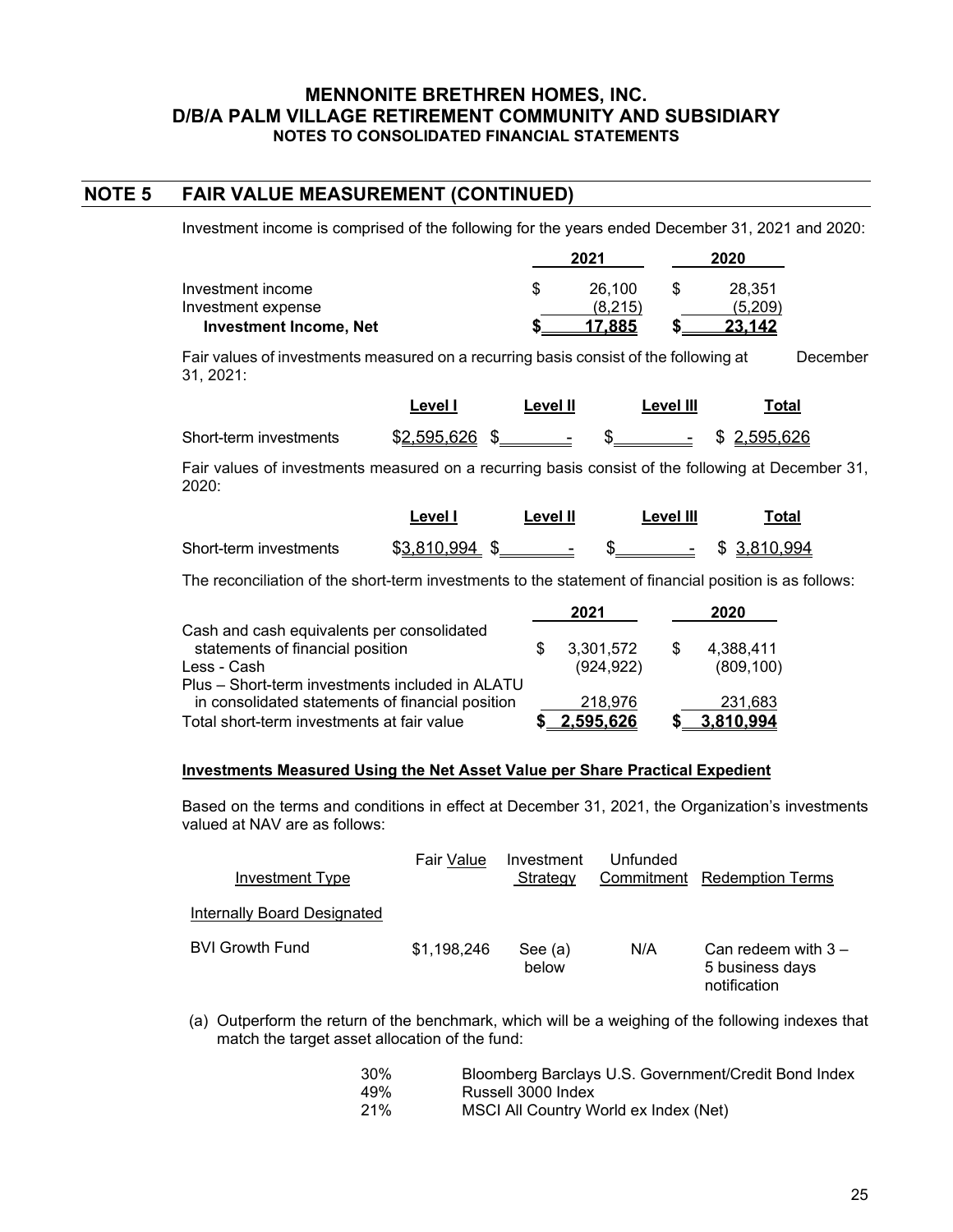### **NOTE 5 FAIR VALUE MEASUREMENT (CONTINUED)**

Based on the terms and conditions in effect at December 31, 2020, the Organization's investments valued at NAV are as follows:

| Investment Type             | Fair<br>Value | Investment<br>Strategy | Unfunded<br>Commitment | <b>Redemption Terms</b>                                  |
|-----------------------------|---------------|------------------------|------------------------|----------------------------------------------------------|
| Internally Board Designated |               |                        |                        |                                                          |
| <b>BVI Growth Fund</b>      | \$922,700     | See (a)<br>below       | N/A                    | Can redeem with $3 - 5$<br>business days<br>notification |

(a) Outperform the return of the benchmark, which will be a weighing of the following indexes that match the target asset allocation of the fund:

| 30 <sup>%</sup> | Bloomberg Barclays U.S. Government/Credit Bond Index |
|-----------------|------------------------------------------------------|
| 49%             | Russell 3000 Index                                   |
| 21%             | MSCI All Country World ex Index (Net)                |

## **NOTE 6 LINE OF CREDIT**

The Organization has a \$500,000 line-of-credit agreement dated February 4, 2016, with Bank of the Sierra. Principal borrowings under the line-of-credit are payable February 4, 2023. Interest is payable monthly at the Bank's Prime rate, plus 0.875%, with a minimum rate of 4.25%. The effective interest rate at December 31, 2021, was 4.25%. The line-of-credit is secured by all assets of the Organization. At December 31, 2021 and 2020, the Organization had no borrowings under this agreement.

# **NOTE 7 LONG-TERM DEBT**

The Organization's long-term debt at December 31, 2021 and 2020, is summarized below:

|                                                  | 2021             | 2020             |
|--------------------------------------------------|------------------|------------------|
| Certificates of Participation, Series 2005,      |                  |                  |
| payable in annual principal payments ranging     |                  |                  |
| from $$630,000$ to $$770,000$ bearing a variable |                  |                  |
| interest rate, with final payment due on August  |                  |                  |
| 1, 2026. At December 31, 2021 and 2020, the      |                  |                  |
| interest rate was 0.1% and 0.2%,                 |                  |                  |
| respectively.                                    | 3,560,000        | 4,190,000        |
| <b>Less: Current Maturities</b>                  | (655,000)        | (630,000)        |
| Less: Deferred Financing Costs, Net              | (165,399)        | (202, 688)       |
| <b>Total Long-Term Debt</b>                      | <u>2.739.601</u> | <u>3.357.312</u> |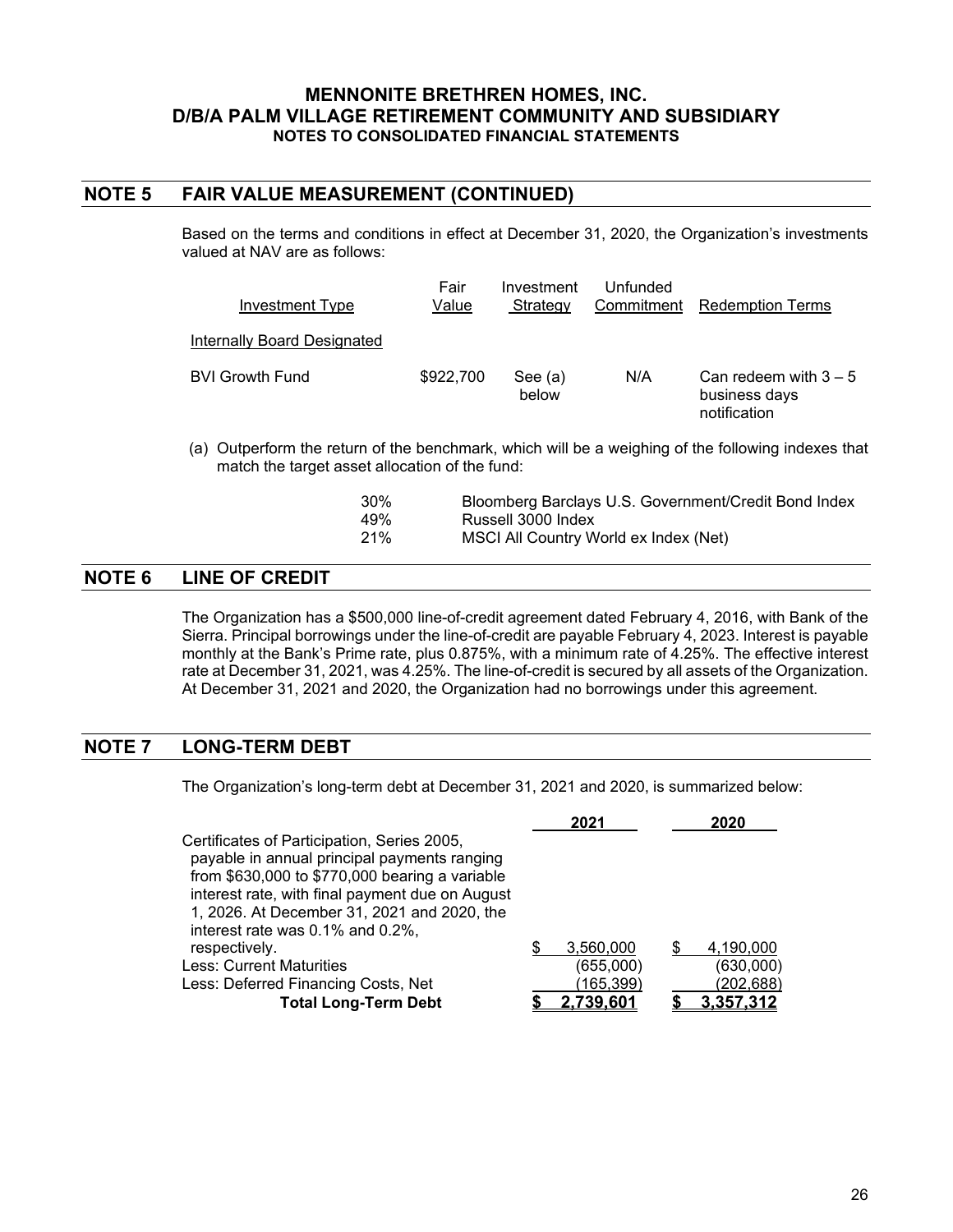# **NOTE 7 LONG-TERM DEBT (CONTINUED)**

The scheduled maturities of the long-term debt are as follows:

| Year Ending December 31, | Amount    |
|--------------------------|-----------|
| 2022                     | 655,000   |
| 2023                     | 685,000   |
| 2024                     | 710,000   |
| 2025                     | 740,000   |
| 2026                     | 770,000   |
| Total                    | 3.560.000 |

#### **Certificates of Participation**

In August 2005, Palm Village issued \$12,085,000 in Certificates of Participation, Series 2005 (the 2005 Certificates) through the city of Reedley, California. The 2005 Certificates were issued to refinance the Certificates of Participation, Series 1996, to pay costs of issuance, to payoff personal notes and to provide funding for capital expenditures. In connection with the issuance of the 2005 Certificates, the Organization has granted legal title of the facilities to the city of Reedley, California, and has pledged and granted a security interest in its gross revenue.

Under the terms of the bond issue, the Organization leases the property from the city. The lease agreement between the Organization and the city requires the Organization to make the lease payments to a bond trustee who is responsible to maintain specific principal, interest and bond reserve accounts. The actual principal and interest payments are made to the bondholders by the bond trustee from the principal and interest accounts. Upon retirement of the bonds, the Organization has the option to purchase the leased property for a nominal amount. Accordingly, the leased property and bond indebtedness has been included in the consolidated statements of financial position. The bonds are secured by substantially all of the Organization's assets.

The Organization holds an irrevocable letter of credit with the bond trustee and an irrevocable standby letter of credit with the Federal Home Loan Bank of San Francisco for the face amount of the bonds. The standby letter of credit has been extended to August 2023. In the unlikely event of a default, the letter of credit will be drawn upon to pay the bond trustee.

The Organization has a liability to the bond trustee immediately upon a draw on the letter of credit. Any draws on the letter of credit are subject to repayment the earliest of 36 months after the date of the draw or the termination date of the letter of credit.

#### **Restrictive Covenants**

The provisions of the 2005 Certificates contain various restrictive covenants pertaining to financial and operational requirements of the Organization, debt service coverage, minimum net assets without donor restrictions and cash reserve held in trust.

#### **Deferred Financing Costs**

Costs incurred in connection with the issuance of debt are capitalized and amortized over the term of the related indebtedness on the Series 2005 Certificates of participation using straight-line amortization which approximates the effective interest method. The total cost incurred in relation to the issuance of the Series 2005 Certificates was \$528,250. During 2010, an additional \$152,636 of costs was incurred in connection with the modification of the Series 2005 Certificates and in 2013, an additional \$5,000 was incurred relating to the Series 2005 Certificates. Deferred financing costs are net of accumulated amortization of \$520,487 and \$483,198, at December 31, 2021 and 2020, respectively. Total amortization expense related to financing costs was \$41,165 and \$41,116 for December 31, 2021 and 2020, respectively.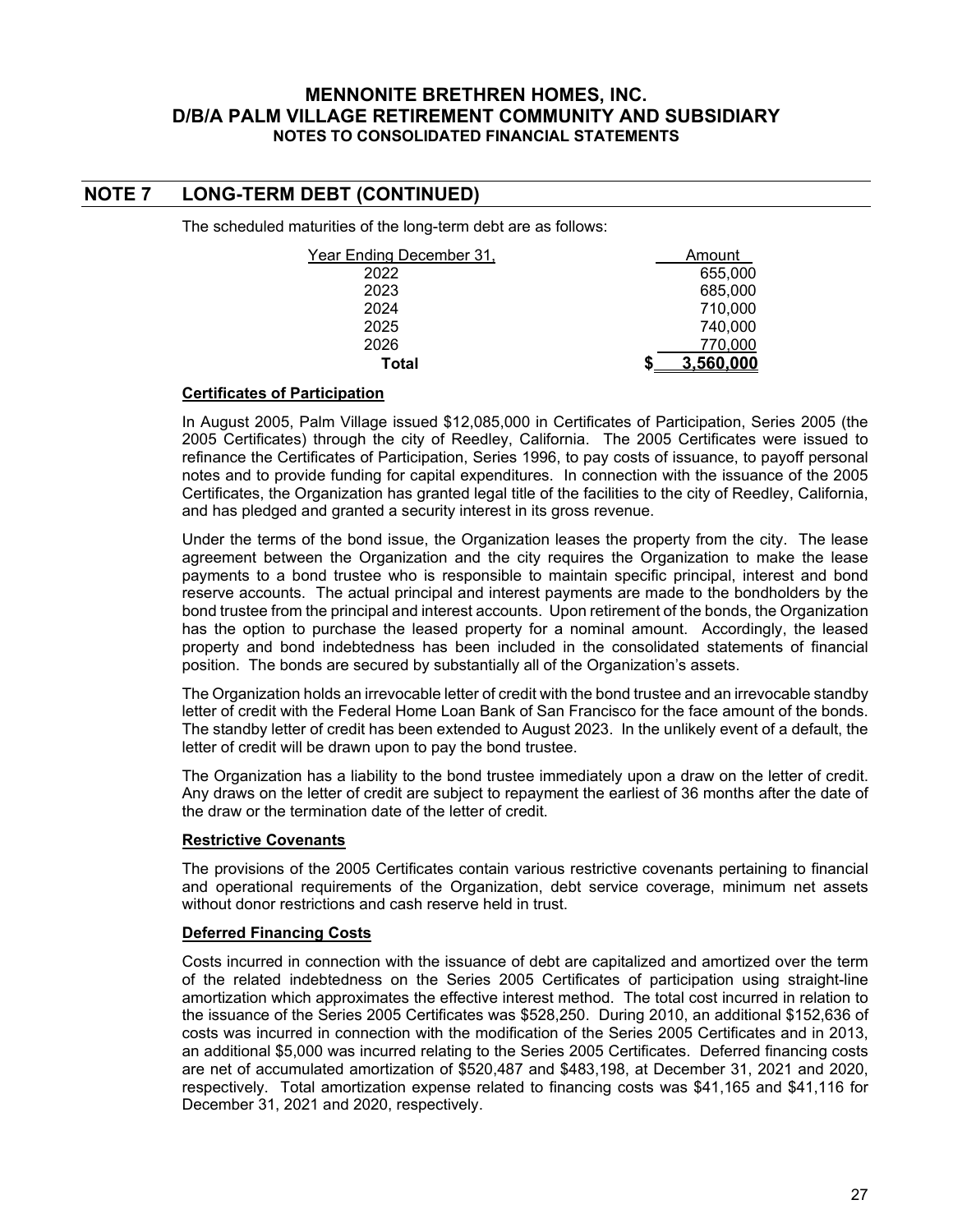#### **NOTE 8 NET ASSETS**

Net assets with donor restrictions were as follows as of the years ended December 31, 2021 and 2020:

|                                   | 2021   | 2020 |               |  |
|-----------------------------------|--------|------|---------------|--|
| Specific Purpose                  |        |      |               |  |
| Improvements to Heath Care Center | 30,000 |      | 30,000        |  |
| Total                             | 30.000 |      | <u>30.000</u> |  |

Net assets with restrictions were released from restrictions by incurring expenditures satisfying the donor-restricted purposes or time requirements during the years ended December 31, 2021 and 2020 as follows:

|                                         | 2021 | 2020           |  |       |
|-----------------------------------------|------|----------------|--|-------|
| Memory care                             | Ъ    | $\blacksquare$ |  | 1,600 |
| Call-light system                       |      | -              |  | 1,000 |
| Health Care Center audio visual project |      | -              |  | 1,851 |
| Total                                   |      |                |  | - 451 |

# **NOTE 9 INCOME TAXES**

Palm Village is exempt from federal and state income taxes under Section 501(c)(3) of the Internal Revenue Code (IRC). Therefore, there is no provision for income taxes reflected in the consolidated financial statements related to the activities of Palm Village.

Peer Services is a California corporation and is therefore subject to income taxes at the federal and state levels. Peer Services had no accrued tax liability as of December 31, 2021 and 2020, respectively. Peer Services paid \$917 and \$2,177 of federal and state income tax in 2021 and 2020, respectively.

The Organization follows Financial Accounting Standards Board (FASB) Accounting Standards Codification (ASC) 740-10, *Income Taxes – Overall*. Under that guidance, the Organization may recognize the tax benefit from an uncertain tax position only if it is more likely than not that the tax position will be sustained on examination by taxing authorities based on the technical merits of the position. Examples of tax positions include the tax-exempt status of the Organization and positions related to the potential sources of unrelated business income taxes (UBIT). The tax benefits and liabilities recognized in the consolidated financial statements from such a position are measured based on whether it has a greater than 50% likelihood of being realized upon ultimate settlement. The Organization has assessed its federal and state tax positions and determined that there were no unrelated business income taxes and no uncertainties or possible related effects that need to be recorded as of or for the years ended December 31, 2021 and 2020.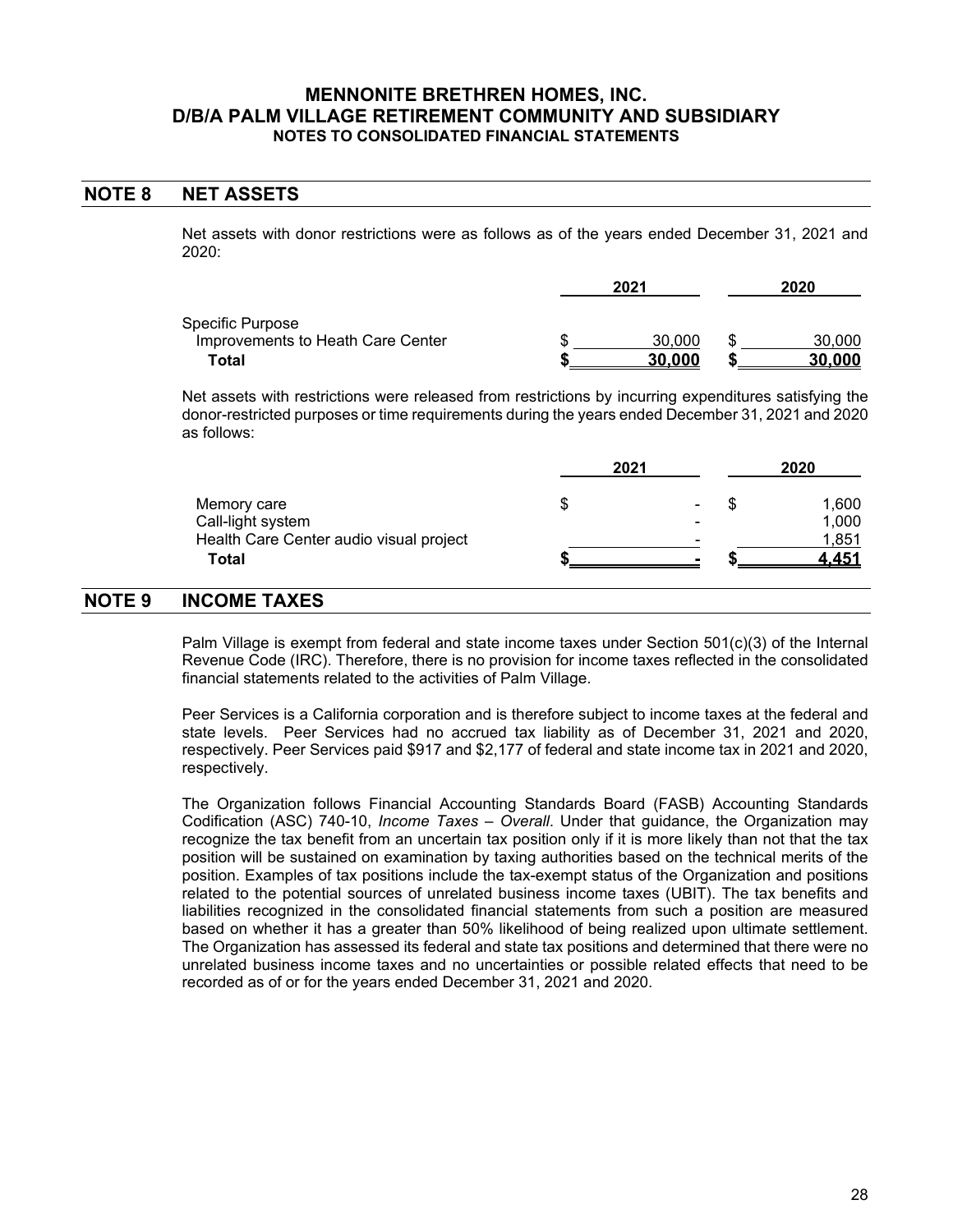## **NOTE 10 EMPLOYEE RETIREMENT PLAN**

The Organization has a Section 403(b) retirement plan which covers substantially all employees after specified periods of service and after meeting certain eligibility requirements. The plan includes a salary deferral through a payroll savings program with no matching employer contributions.

## **NOTE 11 CONCENTRATIONS OF CREDIT RISK**

Financial instruments that potentially subject the Organization to possible credit risk consist principally of accounts receivable and cash deposits in excess of insured limits in financial institutions.

The Organization grants credit without collateral to its residents or their families, most of whom are local residents and many who are insured under third-party payer agreements. The mix of receivables from residents and third-party payers at December 31, 2021 and 2020, is as follows:

|          | 2021 | 2020 |  |  |
|----------|------|------|--|--|
| Medicare | 18%  | 27%  |  |  |
| Medi-Cal | 46%  | 56%  |  |  |
| Private  | 26%  | 13%  |  |  |
| Other    | 10%  | 4%   |  |  |
| Total    | 100% | 100% |  |  |

The Organization maintains its cash demand deposit accounts at various financial institutions. The balances are insured by the Federal Deposit Insurance Corporation up to \$250,000. At various times during the years ended December 31, 2021 and 2020, the Organization's cash balances may have exceeded the federally insured limit.

# **NOTE 12 CONTINGENCIES AND COMMITMENTS**

#### **Government Regulations – Medi-Cal**

The California Health and Human Services Agency, Department of Health Services, reserves the right to perform field audit examinations of the Organization's records. Any adjustments resulting from such examinations could retroactively adjust Medi-Cal revenue.

#### **Government Regulations – Medicare**

The Medicare intermediary has the authority to audit the skilled nursing facility's records any time within a three-year period after the date the skilled nursing facility receives a final notice of program reimbursement for each cost reporting period. Any adjustments resulting from these audits could retroactively adjust Medicare revenue.

#### **Self-Insurance Plan and Stop Loss Insurance**

The Organization operates a self-insurance plan for employee health insurance benefits which is managed by a third-party administrator. At December 31, 2021 and 2020, the accrual for medical and dental claims incurred but not reported was \$86,997 and \$127,866, respectively, and is recorded in other current liabilities in the consolidated statements of financial position.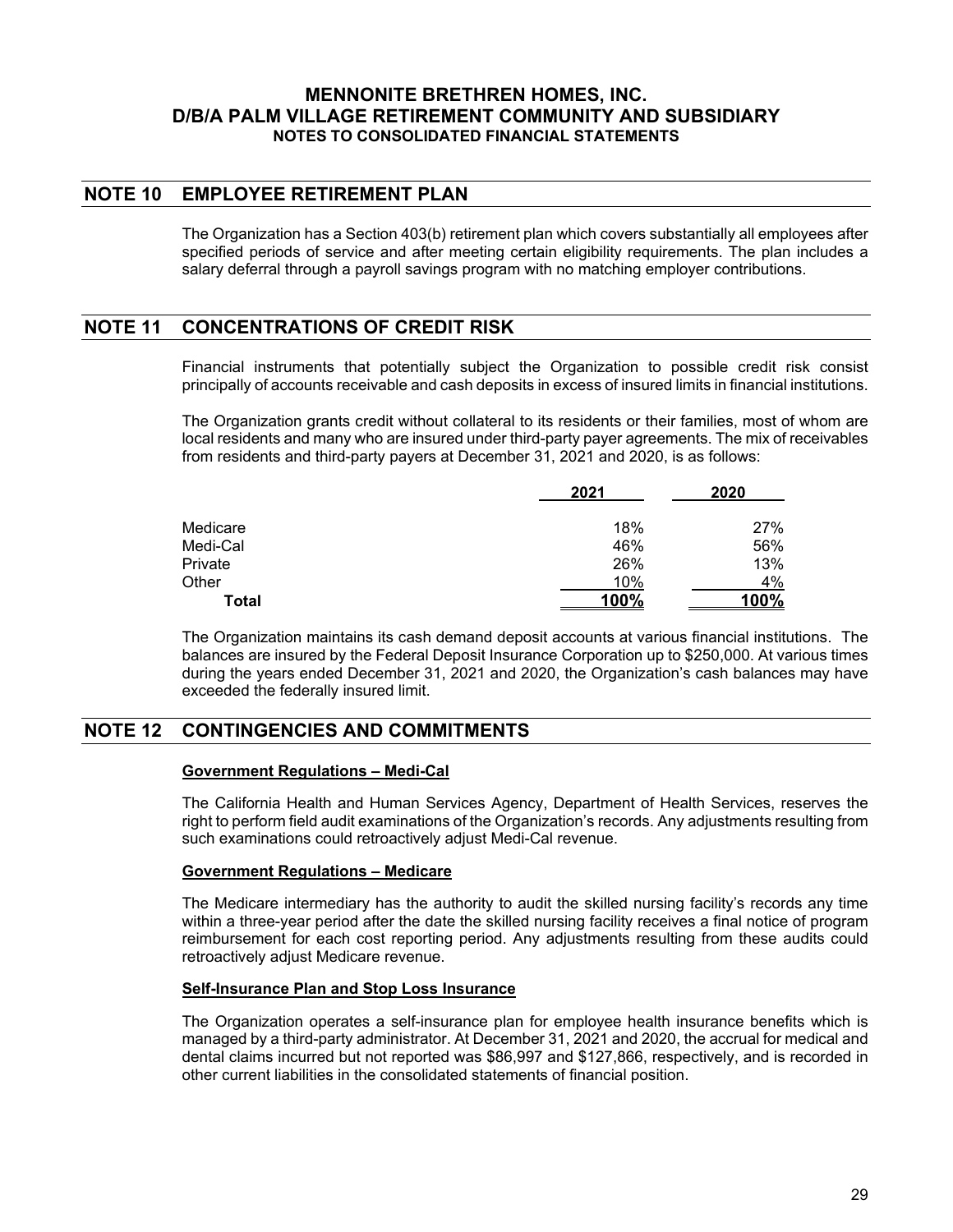## **NOTE 12 CONTINGENCIES AND COMMITMENTS (CONTINUED)**

#### **Self-Insurance Plan and Stop Loss Insurance (Continued)**

The Organization has entered into a stop-loss agreement with an insurance company to limit its losses on individual claims. Under the terms of the agreement, the insurance company will reimburse the Organization 100% of the cost of annual claims, in excess of an \$85,000 aggregate deductible, up to \$1,000,000 each covered period. The loss limit is \$85,000 per individual. Stop-loss insurance premium of approximately \$227,000 and \$233,000 was included in other benefits on the consolidated statements of functional expenses for the years ended December 31, 2021 and 2020, respectively.

#### **Professional Liability Coverage**

The Organization is insured for professional liability under a policy for a combined occurrence and maximum annual aggregate of \$3,000,000. The Organization pays fixed premiums for annual professional liability insurance coverage under a claims-made policy. Under such policy, only claims made and reported to the insurer are covered during the policy term, regardless of when the incident giving rise to the claim occurred. The Organization is not aware of any unasserted claims or unreported incidents that are expected to exceed malpractice insurance coverage limits as of December 31, 2021.

#### **Workers' Compensation Insurance**

The Organization is part of a group self-insured plan for workers' compensation. Significant claims experienced could impact the results of operations based on independent audits performed by the state. Receivables from excess premiums paid were \$0 and \$4,139 as of the years ended December 31, 2021 and 2020, respectively. There are no estimated future claims for incurred incidents as of December 31, 2021 and 2020. Workers' compensation insurance expense for the years ended December 31, 2021 and 2020 totaled \$635,781 and \$694,250, respectively, and is included in other benefits on the consolidated statements of functional expenses.

#### **Other**

The health care industry is subject to numerous laws and regulations by federal, state, and local governments. These laws and regulations include, but are not necessarily limited to, matters such as licensure, accreditation, government health care program participation requirements, reimbursement for resident services, and Medicare and Medi-Cal fraud and abuse. Recently, government activity has increased with respect to investigations and allegations concerning possible violations of fraud and abuse statutes and regulations by health care providers. Violations of these laws and regulations could result in expulsion from government health care programs together with the imposition of significant fines and penalties, as well as significant repayments for patient services previously billed. Management believes it has mitigated these risks and that such matters will not have a material or adverse effect on the financial condition or results of operation of the Organization.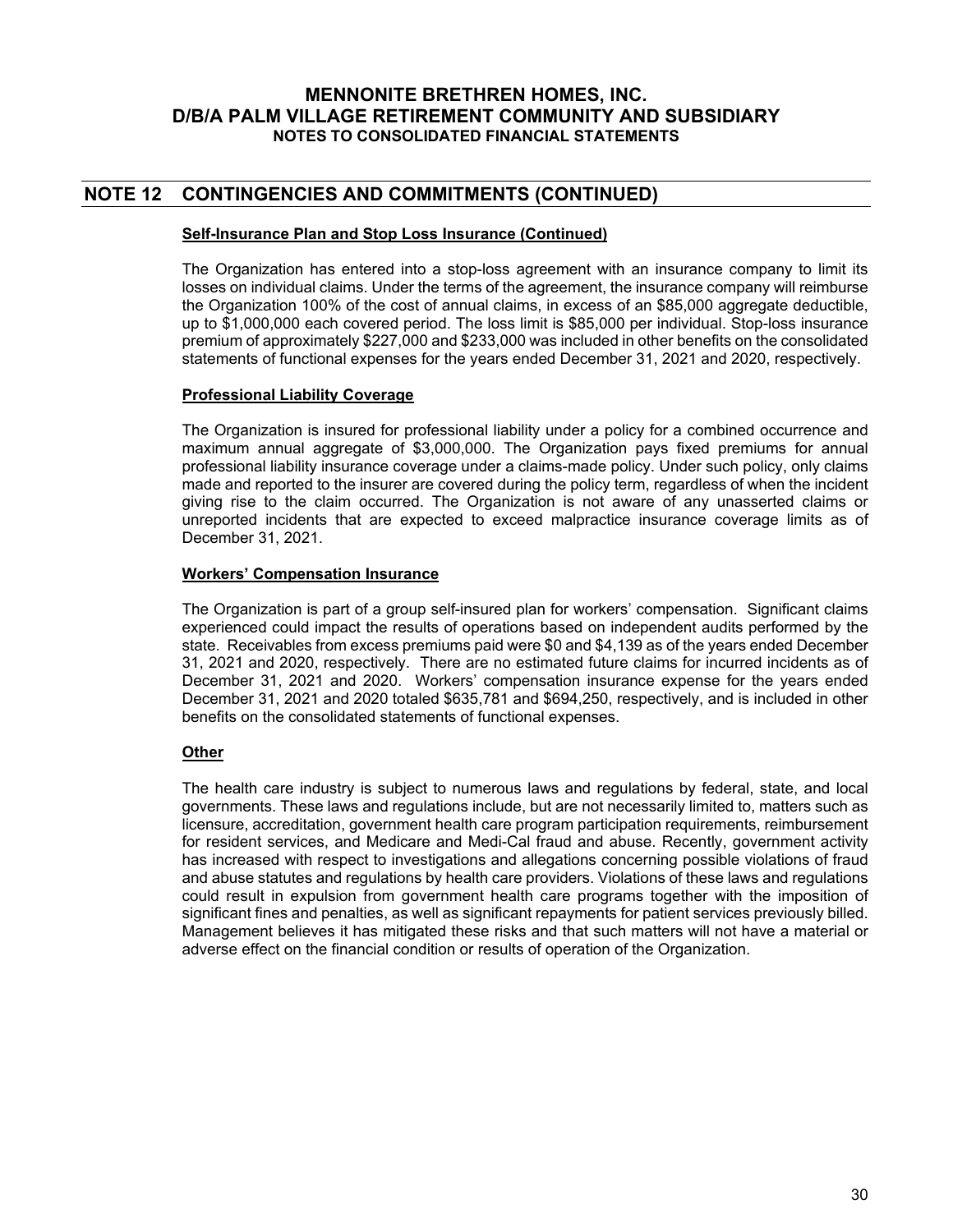# **NOTE 12 CONTINGENCIES AND COMMITMENTS (CONTINUED)**

#### **Litigation**

The Organization is subject to asserted and unasserted claims encountered in the normal course of business. The Organization's management and legal counsel assess such contingent liabilities and such assessment inherently involves an exercise of judgment. In assessing loss contingencies related to legal proceedings that are pending against the Organization or unasserted claims that may result in such proceedings, the Organization's legal counsel evaluates the perceived merits of any legal proceedings or unasserted claims as well as the perceived merits of the amount of relief sought or expected to be sought therein. Management believes any amount exceeding insurance coverage will be immaterial to the Organization's financial condition or results of operations.

#### **Affordable Care Act**

The Patient Protection and Affordable Care Act and the Health Care and Education Tax Credits Reconciliation Act of 2010 are currently in force. Together, these two acts affect the health care system and impact payments received by health care providers. Under the previous Administration, action had been taken to start repealing the Affordable Care Act. The overall impact of these actions to the Organization is not presently determinable.

#### **Peer Services Limited Guaranty and Security Agreement**

On October 8, 2020, Peer Services entered into a limited guarantee and security agreement with a lender in connection with a \$10,625,000 term loan agreement between the lender and a client of Peer Services that matures October 6, 2023. Under the limited guarantee agreement, the aggregate liability of Peer Services shall not exceed (1) the principal amount of \$3,125,000, (2) plus interest accrued on the obligations, (3) plus all costs and expenses. The security agreements grants the lender collateral in all assets of Peer Services. Key employees of Peer Services have also personally guaranteed this debt, as well as other unrelated third parties. Palm Village is not a guarantor.

# **NOTE 13 REDEVELOPMENT PLAN OBLIGATIONS (AB 1169 DISCLOSURE)**

The Organization's planned projects are designed to meet the needs of the Organization by providing additional housing and facilities for residents, consistent with the Organization's tax-exempt status. During the years ended December 31, 2021 and 2020, the Organization expended approximately, \$450,524 and \$382,132, respectively, for construction costs for its various facilities, including renovating a two-bedroom Patio Home into a three-bedroom Patio Home. Projects are funded by notes payable and net assets without donor restrictions. The board has also designated \$527,369 and \$332,172 as of December 31, 2021 and 2020, respectively, to be available for potential future contingencies.

## **NOTE 14 RISKS AND UNCERTAINTIES**

On March 11, 2020, the World Health Organization recognized COVID-19 as a global pandemic, prompting many national, regional, and local governments to implement preventative or protective measures, such as travel and business restrictions, temporary store closures, and wide-sweeping quarantines and stay-at-home orders. As a result, COVID-19 and the related restrictive measures have had a significant adverse impact upon many sectors of the economy, including the healthcare industry. The extent of the impact of COVID-19 on the Organization's financial condition will depend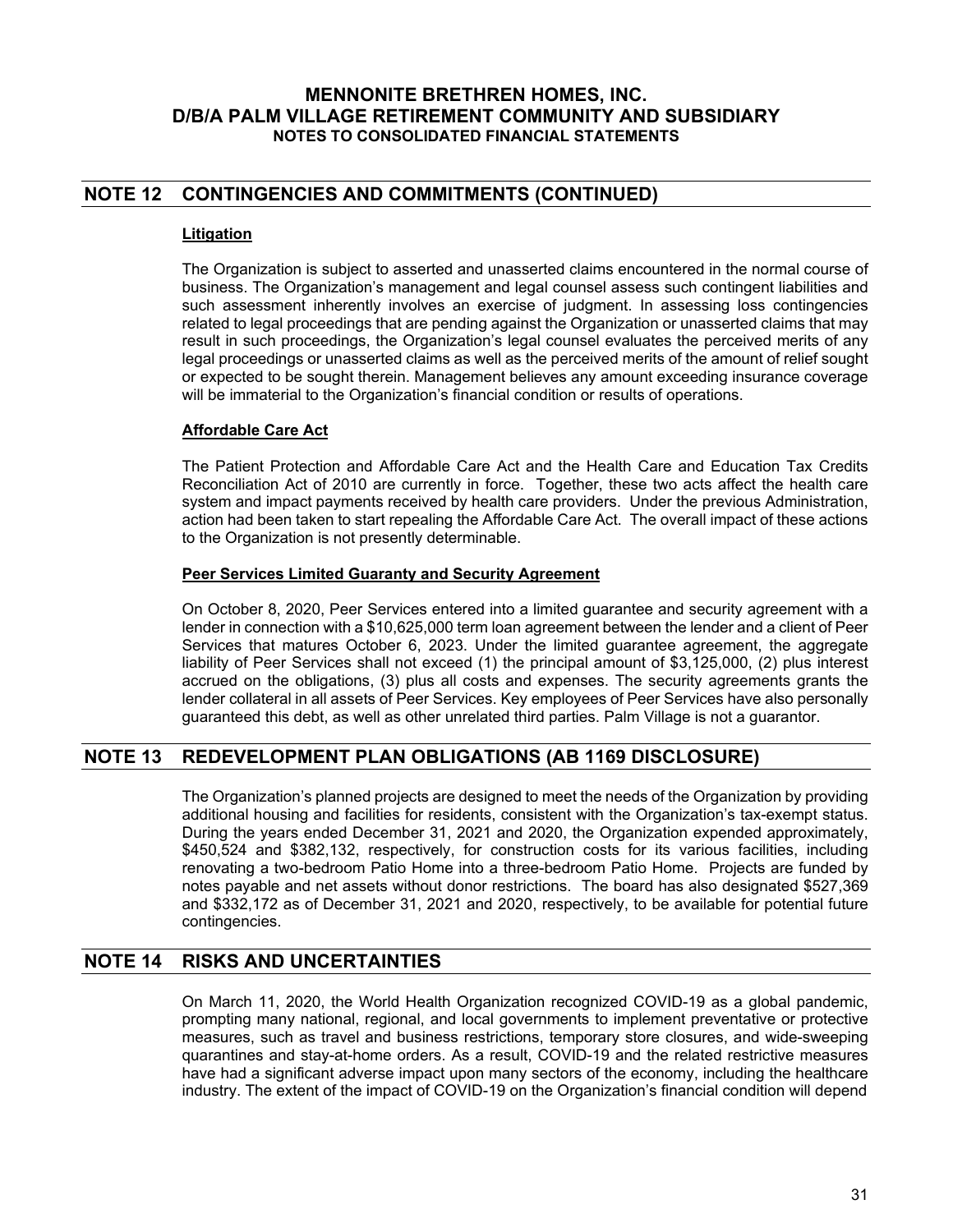### **NOTE 14 RISKS AND UNCERTAINTIES (CONTINUED)**

on certain developments, including the duration and spread of the outbreak, impact on the Organization's residents, employees, and vendors, all of which are uncertain and cannot be predicted. At this point, the extent to which COVID-19 may impact the Organization's financial condition is uncertain.

## **NOTE 15 PAYCHECK PROTECTION PROGRAM LOAN**

In March 2020, the Coronavirus Aid, Relief, and Economic Security (CARES) Act created and funded the Small Business Administration (SBA) Paycheck Protection Program (PPP) to provide loans designated to help small businesses cover their near-term operating expenses and to provide an incentive to retain their employees during the coronavirus (COVID-19) crisis. On May 4, 2020 and April 4, 2021, the Organization received loan proceeds from the PPP in the amounts of \$1,634,867 and \$56,382, respectively, that may be partially or fully forgiven based on the level of employee retention and if utilized for payroll costs, mortgage obligations, rent, or utilities within a specified covered period and in accordance with the terms and conditions of the PPP loan. Subject to potential forgiveness, the PPP loans mature in two years and five years on May 4, 2022 and April 5, 2026, and bear interest at a rate of 1% per year. Monthly payments of principal and interest of \$92,006 and \$1,118 are deferred until after any application for forgiveness submitted by the Organization has been acted upon. The PPP loans are unsecured and contain customary events of default relating to, among other things, failure to make payments of principal and interest and breaches of representations and warranties. The Organization may prepay the PPP loans at any time prior to maturity with no penalty.

Consistent with the requirements of the PPP for loan forgiveness, the Organization used the loan proceeds solely for payment of payroll and otherwise in a manner which it believes satisfy the requirements for loan forgiveness. The Organization submitted an application for forgiveness of the entire amount of the PPP loan with its lender, and on October 13, 2021, the Company received notification from its bank that the principal balance of \$1,634,867 and the interest balance of \$23,515 were forgiven by the Small Business Administration. As a result, the Organization recognized the forgiveness of the PPP loan in other income in the accompanying consolidated statements of activities.

## **NOTE 16 PROVIDER RELIEF FUNDS**

During 2021 and 2020, the Organization received \$283,088 and \$880,444, respectively, in grant funding from the U.S. Department of Health and Human Services (HHS) Provider Relief Fund (PRF), which was established as a result of the CARES Act. Based on the terms and conditions of the grant, the Organization earns the grant by incurring expenses related to the COVID-19 pandemic or by incurring lost patient revenues as a result of COVID-19.

The Organization has accounted for the HHS PRFs as a conditional contribution. Contribution revenues of \$374,285 and \$643,911 are included in other income in the accompanying consolidated statements of activities and were recognized based on incurring qualifying expenses and lost revenue through December 31, 2021 and 2020, respectively, that management believes meet the terms and conditions of the HHS PRF program. The remaining amount of \$145,336 is recorded as a current liability in the consolidated statements of financial position as the Organization has not met the criteria for income recognition at December 31, 2021. Management considers reporting that is required under the program to be an administrative task and, therefore, not a condition.